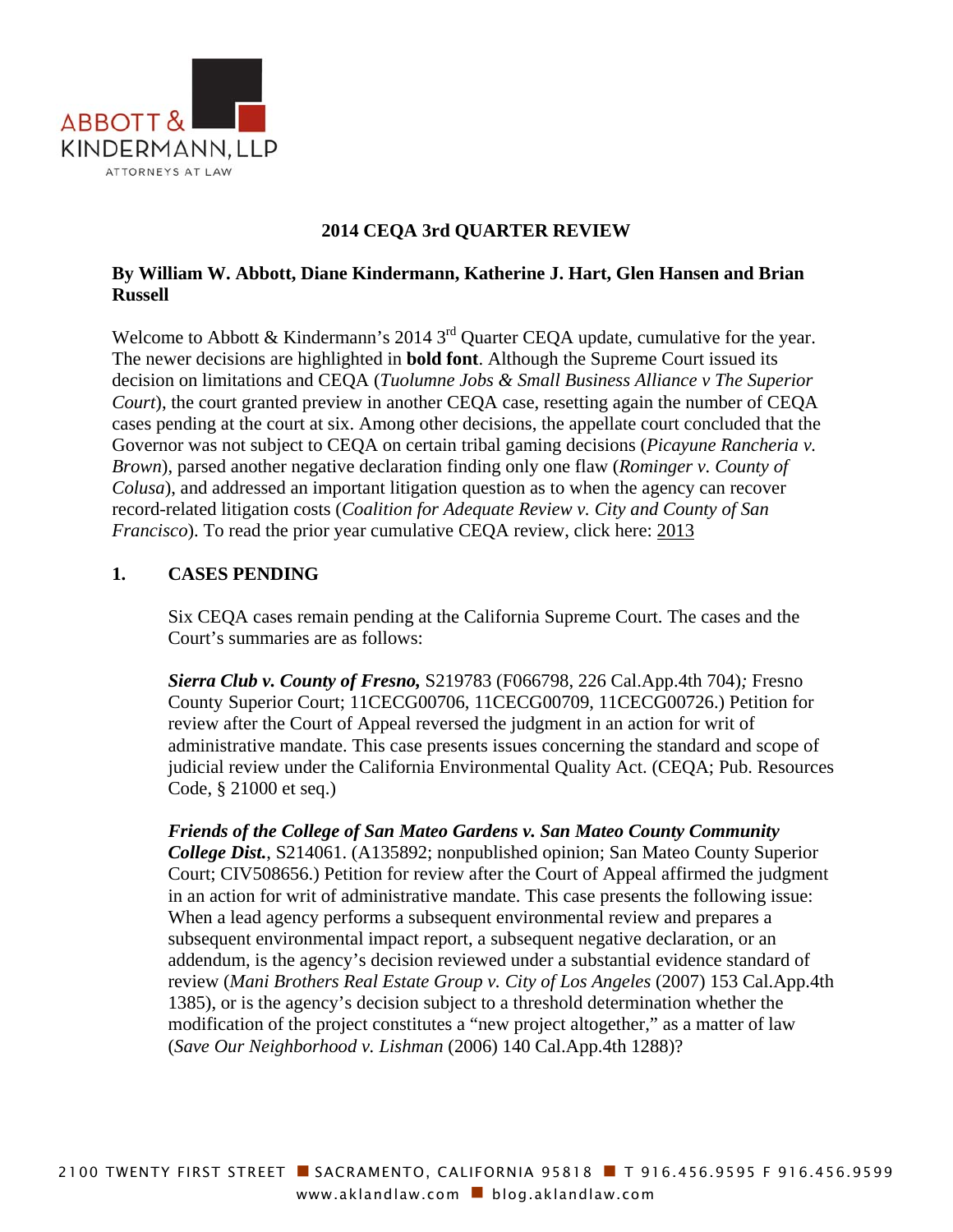### *Center for Biological Diversity v. Department of Fish & Wildlife,* S217763.

(B245131; 224 Cal.App.4th 1105; Los Angeles County Superior Court; BS131347.) Petition for review after the Court of Appeal reversed the judgment in an action for writ of administrative mandate. This case presents the following issues: (1) Does the California Endangered Species Act (Fish & Game Code, § 2050 et seq.) supersede other California statutes that prohibit the taking of "fully protected" species, and allow such a taking if it is incidental to a mitigation plan under the California Environmental Quality Act (Pub. Resources Code, § 21000 et seq.)? (2) Does the California Environmental Quality Act restrict judicial review to the claims presented to an agency before the close of the public comment period on a draft environmental impact report? (3) May an agency deviate from the Act's existing conditions baseline and instead determine the significance of a project's greenhouse gas emissions by reference to a hypothetical higher "business as usual" baseline?

### *California Building Industry Assn. v. Bay Area Air Quality Management Dist***.**,

S213478. (A135335, A136212; 218 Cal.App.4th 1171; Alameda County Superior Court; RG10548693.) Petition for review after the Court of Appeal reversed the judgment in an action for writ of administrative mandate. The court limited review to the following issue: Under what circumstances, if any, does the California Environmental Quality Act (Pub. Resources Code, § 21000 et seq.) require an analysis of how existing environmental conditions will impact future residents or users (receptors) of a proposed project?

*City of San Diego v. Trustees of the California State University***, S199557**. (D057446; 201 Cal.App.4th 1134; San Diego County Superior Court; GIC855643, GIC855701, 37- 200700083692-CU-WM-CTL, 37-2007-00083773-CU-MC-CTL, 37-2007-00083768- CU-TT-CTL.) Petition for review after the Court of Appeal affirmed in part and reversed in part the judgment in a civil action. This case includes the following issue: Does a state agency that may have an obligation to make "fair-share" payments for the mitigation of off-site impacts of a proposed project satisfy its duty to mitigate under the California Environmental Quality Act (Pub. Resources Code, § 21000 et seq.) by stating that it has sought funding from the Legislature to pay for such mitigation and that, if the requested funds are not appropriated, it may proceed with the project on the ground that mitigation is infeasible?

### *Berkeley Hillside Preservation v. City of Berkeley*, S201116. (A131254; 203

Cal.App.4th 656; Alameda County Superior Court; RG10517314.) Petition for review after the Court of Appeal reversed the judgment in an action for writ of administrative mandate. This case presents the following issue: Did the City of Berkeley properly conclude that a proposed project was exempt from the California Environmental Quality Act (Pub. Resources Code, § 21000 et seq.) under the categorical exemptions set forth in California Code of Regulations, title 14, sections 15303, subdivision (a), and 15332, and that the "Significant Effects Exception" set forth in section 15300.2, subdivision (c), of the regulations did not operate to remove the project from the scope of those categorical exemptions?

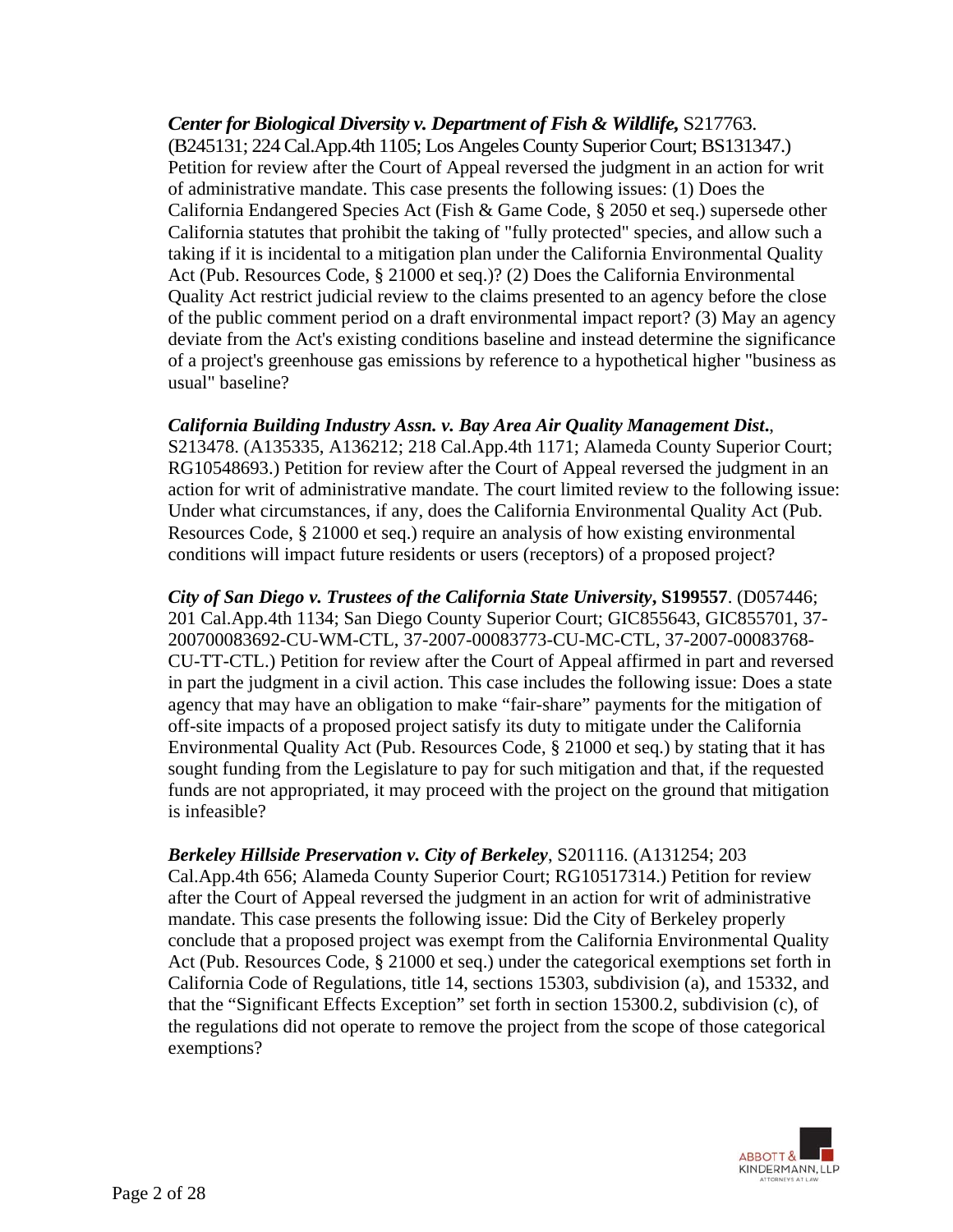### **2. CEQA GUIDELINES UPDATE**

On August 6, 2014, OPR released the draft CEQA Guidelines amendments designed to implement Public Resources Code section 21099 (SB 743, Steinberg). This would permit a shift away from the use of traditional LOS significance criteria while shifting the focus to VMT and transportation impacts. The proposed amendments recognize that there land use decisions which can reduce VMT (potentially having a less than significant impact) while others may induce increased VMT by increasing roadway capacity. Given the vast diversity of circumstances, these Guidelines recognize the diversity of planning, land use planning and development dynamics that exists in California. The likely result will be a framework, not a series of hard and fast rules. Public comment has been extended until October 10, 2014.

## **3. CEQA LITIGATION**

## **A. EXEMPTIONS**

# *Picayune Rancheria v. Brown* **(Sept. 24, 2014, C074506) \_\_\_ Cal.App.4th \_\_\_.**

Practitioners are familiar with the incredible breadth in the applicability of CEQA to numerous governmental agency actions. Agencies have been admonished by the California Supreme Court against early commitments to projects in advance of environmental review ( *Save Tara v. City of West Hollywood* (2008) 45 Cal.4th 116), although non-binding commitments are not "projects' necessitating CEQA review. (*Cedar Fair, Inc. v City of Santa Clara* (2011) 194 Cal.App.4th 1150). Apparently, if you are the Governor you have even less to worry about.

This issue of the Governor's obligation to follow CEQA was brought to a head when a tribe operating an existing casino sued the Governor on CEQA grounds when the Governor concurred in a determination by the United States Department of the Interior that a new casino would be in the best interest of the Indian tribes and would not be detrimental to the surrounding community. Immediately following the concurrence determination, the Governor entered into a gaming compact with the interested tribe *sans* CEQA review, resulting in the CEQA challenge by the tribal gaming competitor. No CEQA worries here according to the trial and appellate court, as the Governor is not subject to the California Environmental Quality Act. The appellate court reached this conclusion based in part on the omission of the Governor from the definition of public agency in CEQA, along with the CEQA carve out created by the Legislature for tribal gaming compacts.

Label me a cynic perhaps, but this decision invites a minor digression about the illusive Holy Grail of CEQA reform. In recent years, the Legislature has responded to the desperate cries for help for a very vulnerable group: the owners of professional sports organizations. Apparently the Legislature is convinced that these downtrodden entrepreneurs are clearly entitled to preferential treatment, but that this treatment should

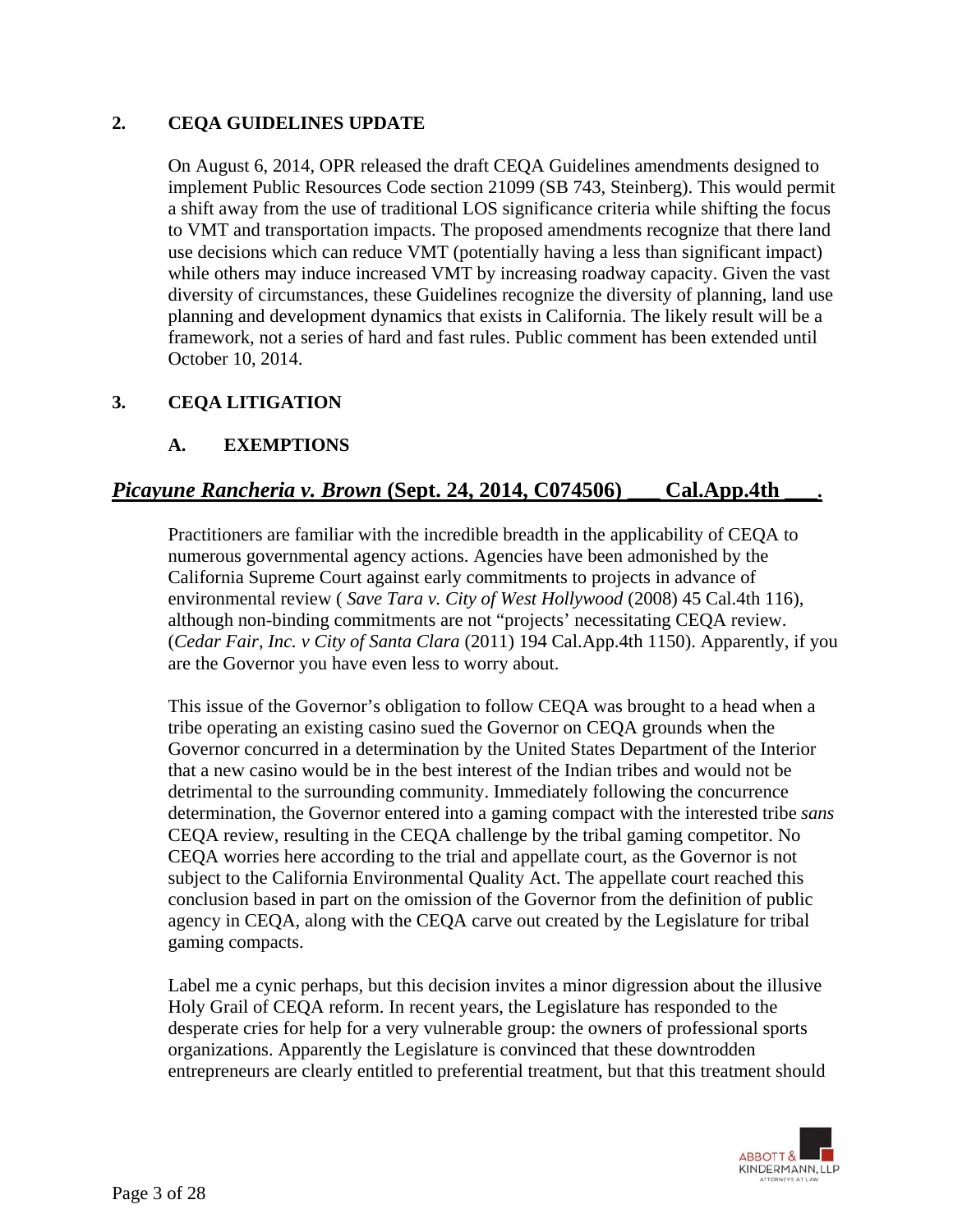not be shared with the public at large. Now that it is clear that the Governor is exempt from CEQA, what motivates reform? As the saying goes, "It's good to be the king."

# *Tuolumne Jobs & Small Business Alliance v The Superior Court* **(2014) 59 Cal.4th 1029.**

The significance of the right of initiative and referendum was not lost on the California Supreme Court in the decision of *Tuolumne Jobs & Small Business Alliance v The Superior Court* S207173. The facts involve Wal-Mart's efforts to expand an existing store. The City of Sonora had processed an EIR, and the Planning Commission recommended approval. Following the Commission recommendation but before City Council action, supporters submitted an initiative which proposed to adopt a specific plan and streamline project approval. Proponents circulated the initiative measure, and 20% of the City's registered voters signed the measure. The City Council postponed its vote on the permits, and pursuant to Elections Code section 9212, authorized preparation of the report which examined among other issues, consistency of the initiative measure with the approvals issued by the planning commission. After reviewing the study, the City Council chose to adopt the measure as submitted by the voters (the Elections Code directs that a city council is to schedule the measure for election or enact it as submitted. The council is not authorized to modify the measure.) A local coalition filed suit challenging the Council's decision to enact the measure without CEQA compliance, and the trial court effectively ruled in favor of the City. On the a basis of a writ petition to the court of appeal, the court of appeal reversed on the CEQA issue determining that the City had to complete CEQA review. In light of a conflict with another published decision (*Native American Sacred Site & Environmental Protection Association v. City of San Juan Capistrano* (2004) 120 Cal.App.4th 961), the California Supreme Court granted review.

The Court noted that the Elections Code makes no mention of CEQA, allows for an expedited environmental and general plan consistency evaluation, and is structured around very short time frames. For example, once the initiative measure is ready for city council action, the council can delay the measure for up to 30 days for purposes of considering a study regarding the measure's effects. There is no room in the schedule to integrate CEQA's requirements and still comply with the limitations of the Elections Code. Given the timing conflicts, the court viewed CEQA compliance as effectively nullifying one of a city council's options of directly adopting a citizen measure. (Elections Code section 9214(a). The court also observed that under the Elections Code, the city council is not authorized to modify the measure. This limitation would be at odds with one of CEQA's purposes which is to integrate feasible mitigation into a project.

In the end analysis, the court held that CEQA does not apply to measures submitted to the council who in turn, puts the measure on the ballot for passage by the voters or when directly enacted by the city council.

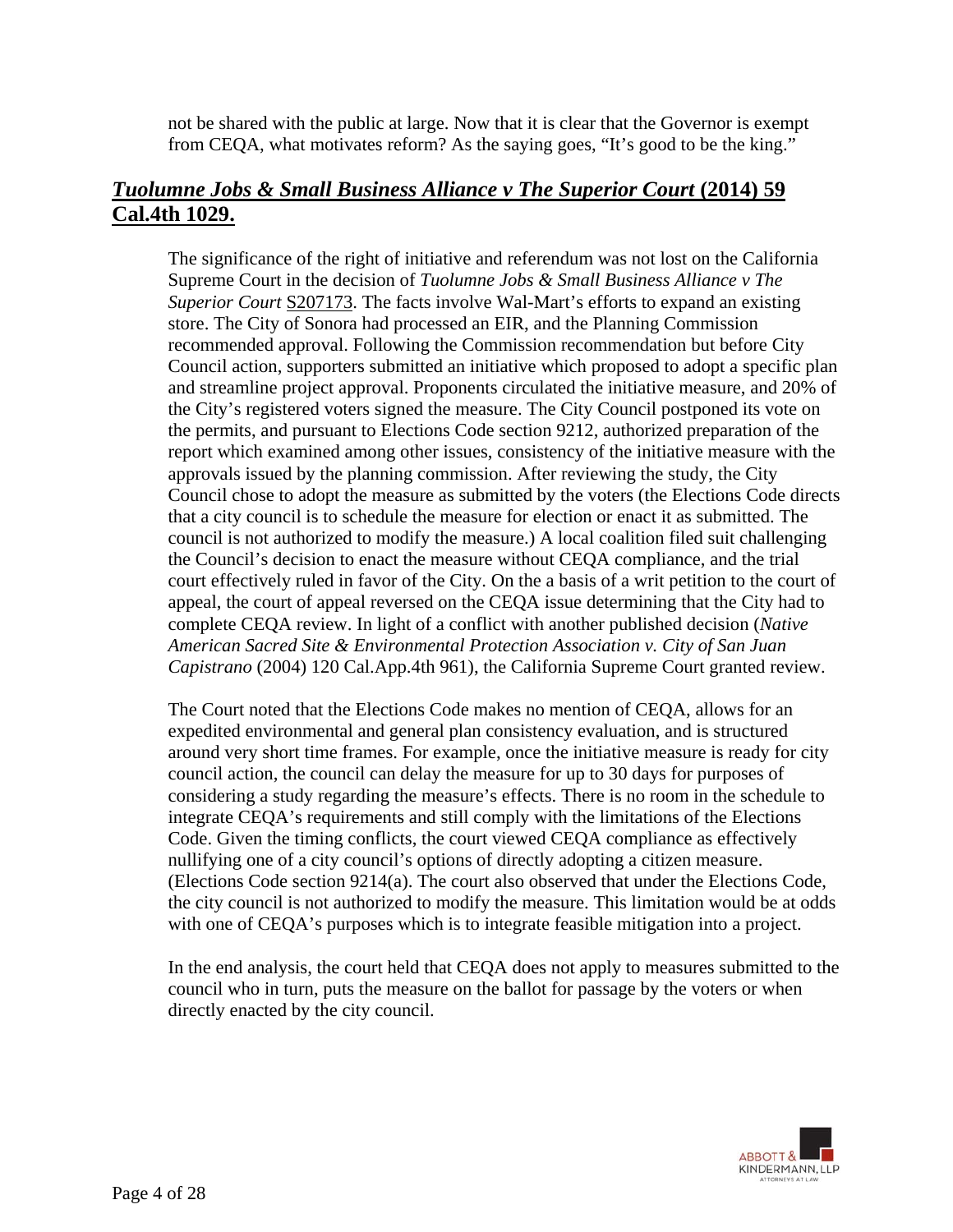# *North Coast Rivers Alliance v. Westlands Water District* **(2014) 227 Cal.App.4th 832.**

Execution of interim short term (two year) water delivery contracts between Westlands Water District and the United States Bureau of Reclamation Central Valley Project were approved based upon a CEQA exemption for grandfathered projects. The Westlands Water District held contracts dating back to the 1960's for delivery of federal water. Given the approvals and infrastructure built or committed to prior to the enactment of CEQA, the appellate court concluded that the approval of the interim contracts pending federal EIS preparation was appropriate exempt from CEQA review based upon the exemptions for ongoing projects (Guidelines section 15261) and for existing utilities (Guidelines section 15301(b).

# *Citizens for Environmental Responsibility v State of California* (March 26, 2014, C070836) 224 Cal.App.4th 1542.

The 14<sup>th</sup> District Agricultural Association operates the Santa Cruz County fairgrounds outside of Watsonville. [link http://www.santacruzcountyfair.com/fairgrounds-history ] Built in 1941, this facility hosted agricultural, rodeo and county fairs for many years. In 2009, the county sheriff's association approached the Association about hosting a three day rodeo as a fundraiser. Using a Class 23 CEQA Exemption (CEQA Guidelines section 15023; normal operations of existing facilities,) the Association approved the use of the fairgrounds for the rodeo, but for other reasons, that particular rodeo event was cancelled. Around the same time, the Regional Water Quality Control Board took interest in the site due to downstream stream contamination, potentially as a result of runoff from the horse and cattle facilities. The Association began gathering water quality samples, determining that the water entering the fairgrounds site from upstream was of lower quality than the water leaving the site. Unrelated to the water quality investigation, during its many years of operation, the Association had evolved its manure management plan, shifting from one of storing wastes on site to daily removal during events. The Association approved a written Manure Management Plan ("MMP") about 6 months before the deputy sheriffs proposed its rodeo in 2009.

In January 2011, the deputy sheriffs proposed a two day rodeo. Opposition on CEQA and animal cruelty grounds developed. In April, the Association's Board directed its consultant to assess the viability of the Class 23 exemption for approving the deputy sheriff's request. The consultant affirmed the suitability of a class 23 exemption, and in May, the Board approved the exemption and the sheriff's request. The rodeo activity contemplated 1500 attendees, 500 horses (maximum of 100 onsite at any time) and 250 cattle/stock (maximum 50 onsite at any time.)

The opponents sued, and the trial court ruled for the Association, finding the Class 23 exemption to be appropriate, and rejecting the arguments concerning unusual circumstances and that the exemption was invalid on the grounds that the agency relied upon mitigation (the MMP) as a basis for utilizing the exemption. Like the trial court, the court of appeal upheld the use of the exemption.

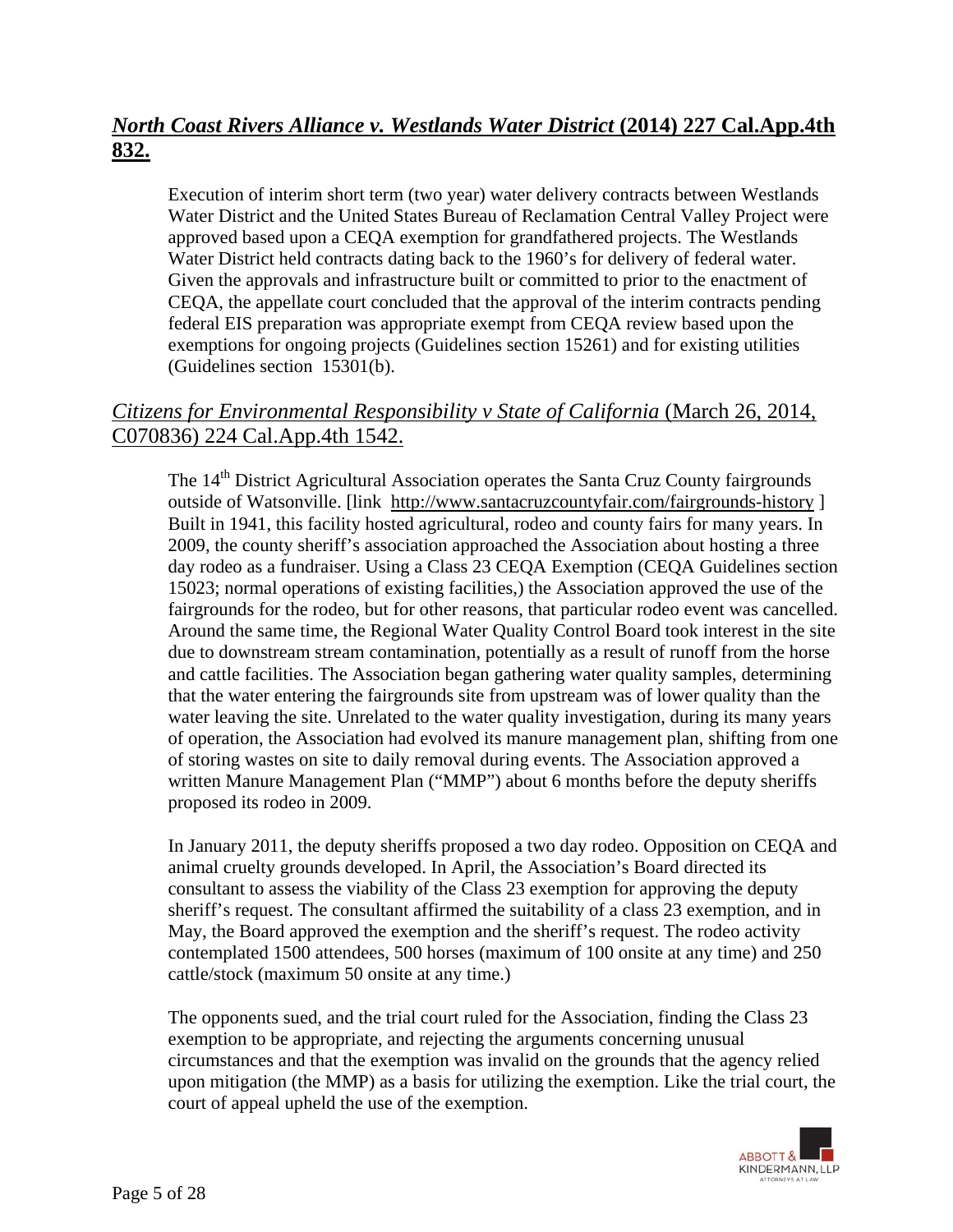The appellate court observed that the MMP was not a mitigation measure, but was an practice of the Association independent of the sheriff's rodeo. Accordingly, it was not a measure proposed or necessitated by the project. (The significance of this issue is that a lead agency cannot mitigate its way into an exemption. *Salmon Protection & Watershed Network v. County of Marin* (2004) 125 Cal.App.4th 1098). Turning next to the Class 23 exemption, the appellate court concluded that it was appropriate for the lead agency to evaluate the proposed sheriff's rodeo against other similar Fairground events, and not as against a broader range of public buildings and grounds. The court then analyzed the opposition's "unusual circumstances" argument, finding that there was nothing unusual about the facts surrounding water quality, surrounding zoning and land uses or as to the scope of the activity.

In this case, the court's common sense interpretation and application of CEQA Guidelines section 15203 was just good CEQA horse sense. Ride on!

## *Save the Plastic Bag Coalition v. City and County of San Francisco* (2014) 222 Cal.App.4th 209.

The city determined that the ordinance was categorically exempt from CEQA review under Class 7 and 8 exemptions because the ordinance was a regulatory action that would protect natural resources and the environment. The court held that the ordinance was a police-power regulatory action to which the categorical exemptions applied. The ordinance did not fall within the unusual circumstances exception in Guidelines section 15300.2(c) because global impact studies regarding the life cycle of various types of bags did not constitute substantial evidence supporting a fair argument that the ordinance would have a significant impact on the environment. Moreover, the ordinance was not a retail food safety measure and thus, was not preempted under the California Health & Safety Code because the provisions relating to single-use articles did not demonstrate legislative intent to preempt local regulation of single-use checkout bags. **Comment:** The ongoing fight over plastic bags maybe resolved by pending litigation in 2014.

# **B. NEGATIVE DECLARATIONS**

# *Rominger v. County of Colusa* **(2014) 229 Cal.App.4th 690.**

The Adams Group Inc. owned four adjacent parcels totaling 159 acres bordered by a Southern Pacific Railroad right of way and track, agricultural land, and two county roads (the Adams Property). In 2001, the county amended the designation of the Adams Property from Ag-Industrial to Industrial and its zoning district from Exclusive Agriculture to Industrial. In 2009, the Adams Group applied for tentative map to subdivide the Adams Property into 16 parcels. No development of the parcels was proposed in the application, although the purpose of the application was stated to be financial in nature. Ninety-three (93) acres of the 159 acres proposed for division were in agricultural production at the time of the application.

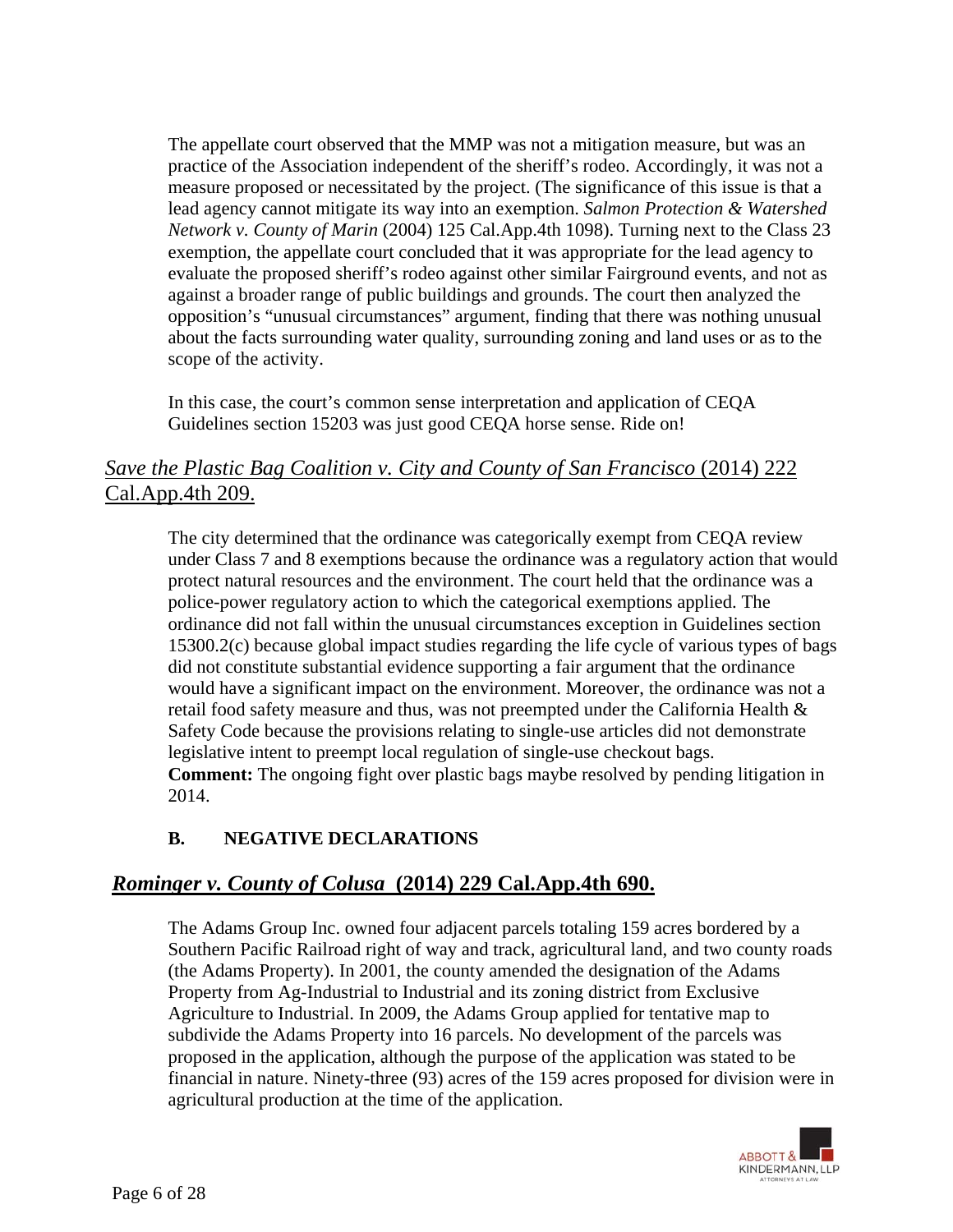The county prepared an initial study and then a mitigated negative declaration (MND) on the grounds there could be potentially significant impacts on cultural resources. However, after circulating the first MND and receiving public comment from the Romingers regarding agricultural resources, traffic, odor, noise and water supply, the county determined a water supply assessment should be conducted. The Romingers submitted additional comments on the first initial study noting the county's failure to also analyze air quality, odors, greenhouse gas emissions, and noise. Almost a year later, the county issued a revised initial study and MND; however, this time, the county's review determined that the project could have a potentially significant impact on air quality, cultural resources, and hydrology/water quality, but that such impacts could be mitigated to less than significant levels. The Romingers submitted a letter critiquing the revised MND and arguing that the county failed to provide the full 30-days for the public to review the MND.

At a hearing on the revised MND, the planning commission considered the Romingers' comments but adopted the revised MND and approved the project. The board of supervisors denied the Romingers' appeal and also voted to adopt the revised MND and approve the project. The Romingers filed a petition for writ of mandamus. The trial court denied the Romingers' petition on the grounds that the subdivision was not a project under CEQA. The Romingers appealed.

On appeal, the Third Appellate District looked at whether the subdivision was a project under CEQA, whether the common sense exemption applied, whether the county's failure to publish the MND for a full 30 days was subject to the provisions of CCP section 12 and prejudiced the Romingers, whether the county failed to look at the project as a whole, and finally, whether there was substantial evidence of a fair argument as to any impacts requiring an EIR to be prepared. A discussion of each issue is outlined below.

First, the appellate court held that the Adams Property subdivision was a project under CEQA as a matter of law because section 21080(a) of the Public Resources Code states that CEQA applies to the approval of tentative subdivision maps.

Next, the appellate court held that the project was not subject to the common sense exemption. The common sense exemption applies "[w]here it can be seen with certainty that there is no possibility that the activity in question may have a significant effect on the environment…." 14 Cal. Code Regs. §15061, subd. (b)(3). Here, the appellate court reasoned that because the subdivision application clearly stated that the parcels were being subdivided for the purpose of financing and creating lots for lease or sale, that was the evidence necessary to support a reasonable possibility that the creation of smaller parcels will lead to development and thus, potentially significant effects on the environment.

On the issue of the county's failure to provide a full 30 days' notice, the court of appeal considered two key sub-issues: (1) whether the 30-day public review period was

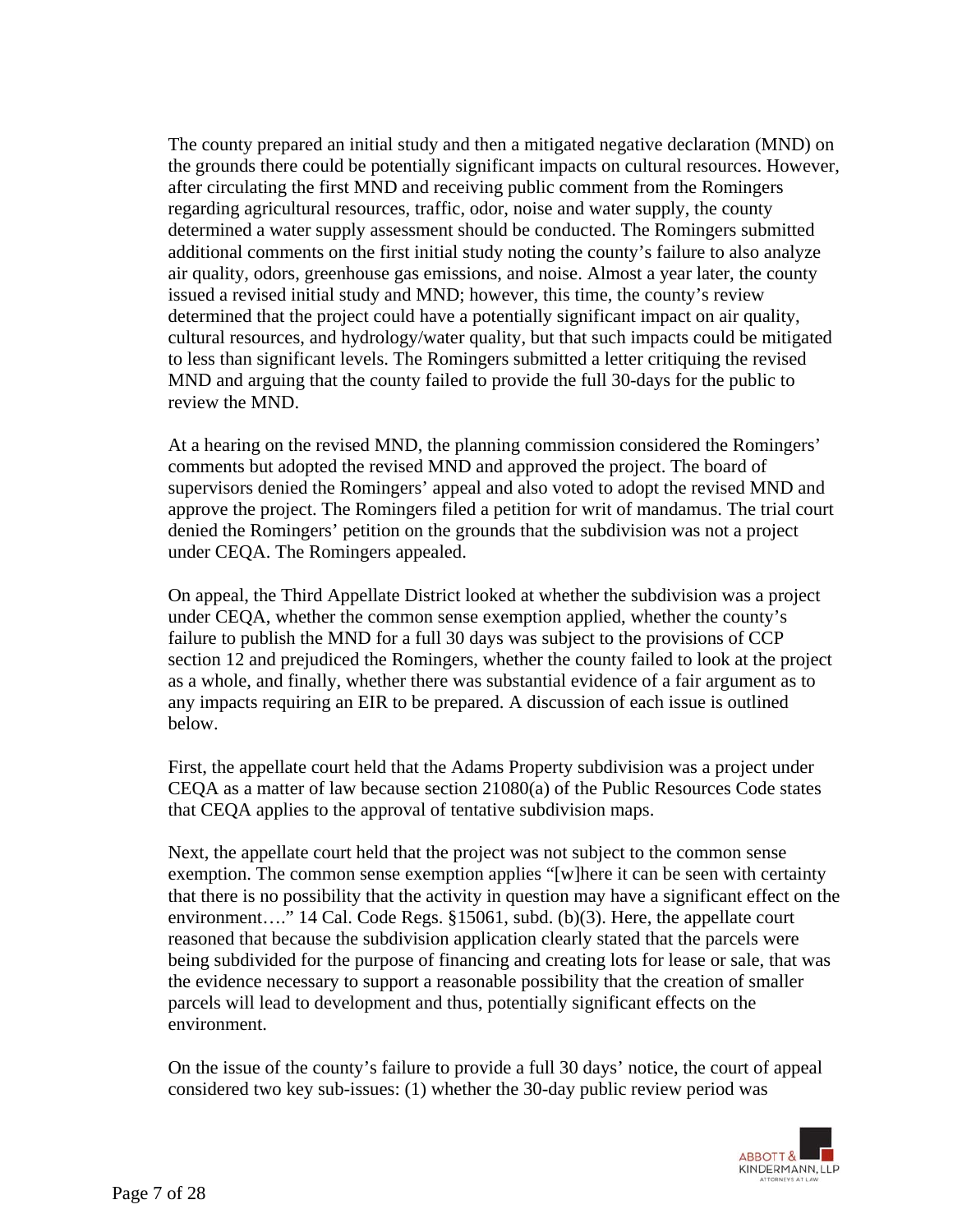governed by Code of Civil Procedure (CCP) section 12, as is the case with an NOD; and 2) considered whether the county's failure to publish the MND for less than 30 days was prejudicial. On the first, sub-issue, the appellate court concluded that CCP section 12 does not apply to the 30-day timeframe in section 21091, subdivision (b) because "there is no need to invoke CCP 12 to avoid doubt or confusion…." In short, it appears the court is saying that because the 30-day timeframe in 21091 does not eliminate the public's right to comment up and to the close of the public hearing on the project, it isn't necessary to invoke the strict interpretation under CCP 12. On the second, sub-issue regarding the county's failure to provide a full 30 days for the comment period on the MND, the court of appeal made an important distinction between finding harmless error and a prejudicial abuse of discretion. Specifically, the traditional harmless error analysis requires opponents to show that the county would have reached a different conclusion regarding the project if the 30-day public review period (rather than the 27-day review period) had been provided. The standard for showing prejudice looks at the nature of the lead agency's noncompliance to ascertain whether it "precluded informed decision making and informed public participation." In this case, the court of appeal determined that the prejudicial abuse of discretion applied, but held that the Romingers failed to bear their burden of proving any prejudice occurred from the truncated public review period.

Fourth, the court of appeal considered the Romingers' argument that the county's CEQA review failed to look at the project "as a whole." In rejecting the Romingers' piecemealing argument, the court held that:

The MND analyzed the reasonable scenario that agriculturally related industrial development will occur on the subdivision property. To the extent the Romingers complain that certain specific "permitted uses" – including "food or plastic processing plants or truck terminals"-- could develop on the newly subdivided land without any environmental review, … we find no merit in that complaint.

Next the court of appeal analyzed whether there was a fair argument of significant unmitigated impacts on agricultural land. First, the court held the county was entitled to veer from the Appendix G checklist in the CEQA Guidelines and apply its own thresholds to conversion of agricultural land. In short, the county's application of its home-spun threshold (e.g., whether land is designated as prime, unique, or of statewide importance AND is designated by the County of Colusa General Plan or Zoning Ordinance as Agricultural land) was sufficient under CEQA. Second, the court of appeal discussed the Romingers' argument regarding the county's use of the previous MND adopted to convert the land use designation and zoning of the Adams Property. Noting the county was not outwardly relying upon the previous MND, the court quickly dismissed the Romingers' argument, and reverted to another discussion regarding the thresholds of significance only to hold that the Romingers failed to provide any evidence that conversion of 113 acres of prime agricultural land would constitute a significant impact. The court went on to point out the Romingers' "mistaken proposition that the conversion of *any* prime farmland to nonagricultural use may be considered a significant effect, no matter how much land is being converted or how much farmland remains

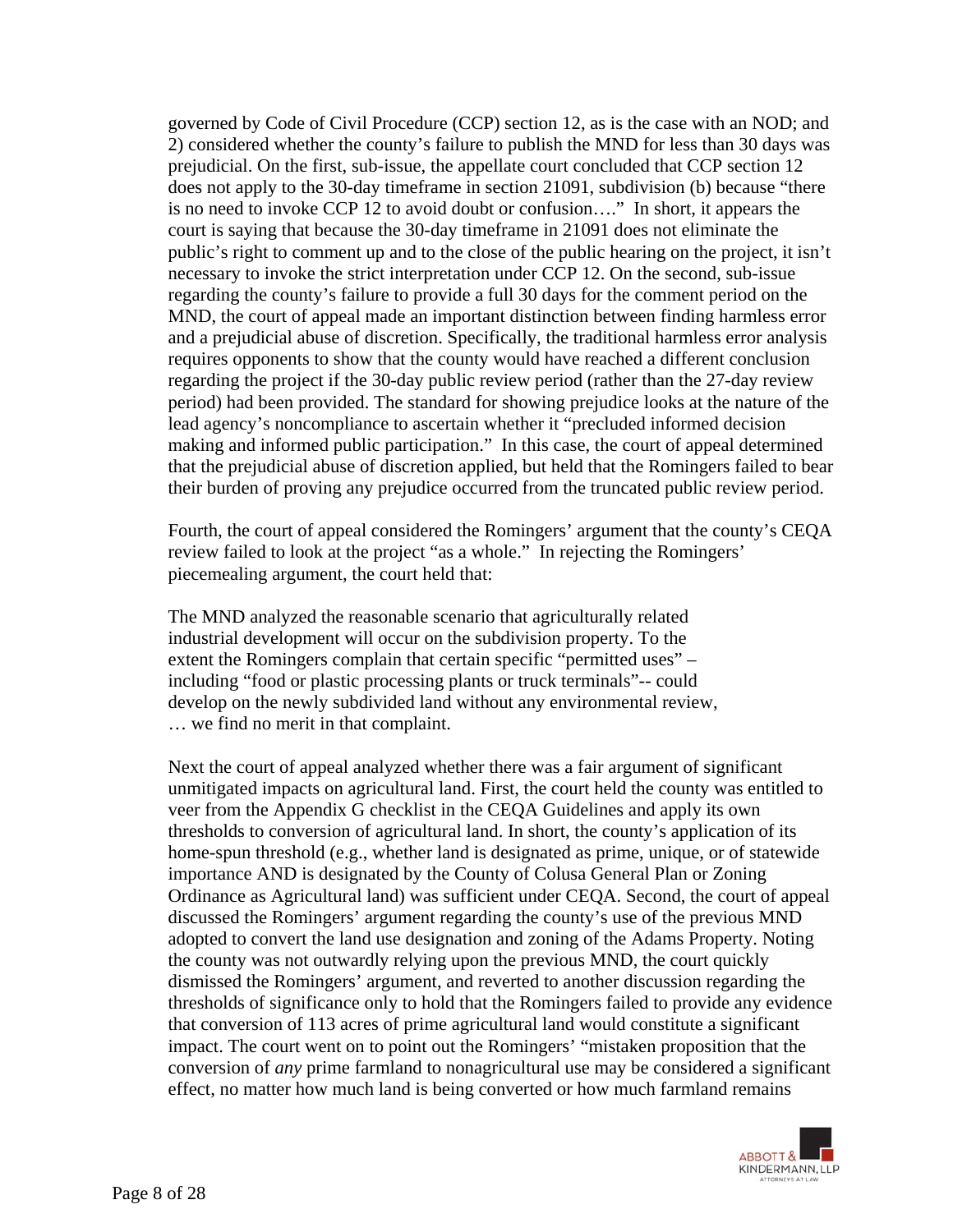unconverted." The evidence in the record suggested that out of the county's 225,000 acres of prime farmland only 113 acres would be impacted by the conversion. The court did not deem this substantial evidence of a fair argument that prime farmland would be significantly impacted.

As for Romingers' claims that the county did not adequately address odor concerns, the court also disagreed. Because no specific industrial or other uses were proposed as part of the project, the county determined the project *could* have a potentially significant odor impact. The county adopted a mitigation measure requiring the applicant to consult with the air district and health department to ascertain which odor control and/or reduction measures would be applicable to the project. The county further requested that all measures be installed in accordance with accepted engineering practice and required that evidence of such installation be provided to the county prior to Certificates of Occupancy being issued. Finally, the mitigation measure dictated that for project that could not fully mitigate odor impacts as determined by the county air and health departments, additional CEQA review would be required. Relentless, the Romingers argued the mitigation was impermissibly deferred and further that the proposed odor control technology was not necessarily available or proven to work. They submitted a letter from an air quality consultant to support their contentions. However, the court held that because the Romingers' air quality consultant did not provide specific information on what uses could produce unmitigable odors, the record did not contain substantial evidence of a fair argument that the project may result in significant odor impacts.

The Romingers also asserted that the initial study and MND failed to properly analyze the project's potential for noise. The appellate court rebuked this claim on the grounds that the Romingers' argument was not clearly supported by substantial evidence.

Air quality was another area that the Romingers alleged the county failed to comply with CEQA. While they posited two arguments, the court only discussed one: whether the MND contained unenforceable and deferred mitigation for air quality impacts. The court of appeal's key holding on this impact area was that "[t]he County's retention of discretion to require the applicant to prepare and submit a fugitive dust control plan does not render this mitigation measure unenforceable because any abuse of that discretion by the county could be remedied through the courts in mandamus."

With regard to greenhouse gas (GHG) emissions, the county found that the project would achieve a 35 percent reduction in business-as-usual emissions through compliance with regulatory measures." The Romingers argued that the county failed to provide a baseline by which to study the GHG emissions and further, that the MND presumed that statewide mitigation measures would reduce project emissions to less than significant. The court rejected both arguments – the first on the grounds that the Romingers did not cite any evidence to support a claim that the project would result in significant GHG emissions, and the second on the grounds that the Romingers failed to illustrate that it would be unreasonable to expect compliance with such standards.

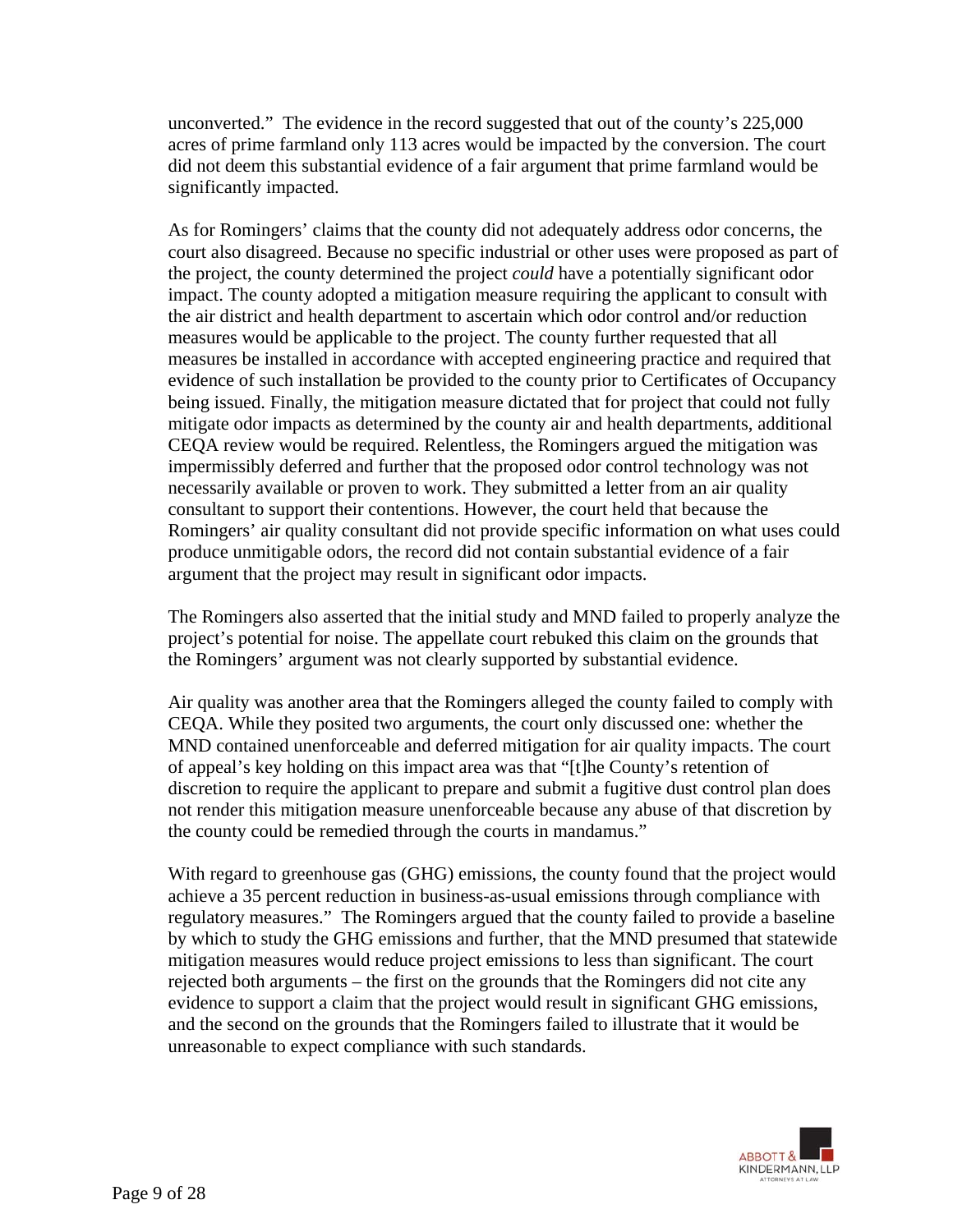On the issue of water supply, the county found that with well spacing and water management best practices the project would not substantially reduce water supplies. The Romingers argued that the water supply assessment did not support the county's conclusion. However, the court of appeal rejected the Romingers' arguments on the ground that reliance on the current use of the wells had no bearing on well capacity, they made no effort to explain why the county's water supply assessment was faulty, and their consultant's attempt to undercut the county's conclusions on water supply analysis without introducing any new facts or evidence did not constitute substantial evidence of a fair argument that the subdivision would have a potentially significant impact on water supplies.

Despite the court's many holdings against them, the Romingers managed to prevail on one CEQA argument – traffic. The appellate court analyzed the claim that the Romingers' traffic expert presented a fair argument that the subdivision project would have a significant impact on the environment because of the project's traffic impacts. In particular, the Romingers' traffic expert explained that the project's trip generation could have a potentially significant impact on the intersection of County Line Road and Old Highway 99 because of the railway grade crossing and limited line of sight which could cause vehicles to pile into the rear of waiting traffic queues when the crossing gates are down. The county responded that the impacts of a future development are speculative and specific future projects would be subject to further CEQA review in any event. Reiterating the rule on when an expert's testimony constitutes a fair argument the court stated, "the question is whether Smith's opinion constitutes substantial, credible evidence that supports a fair argument that such development may occur and that, as a result, the greater traffic generated by such development may have a significant impact on the environment surrounding the project, and therefore, an EIR was required."

### **COMMENT**

This case has two excellent discussions on when expert testimony constitutes substantial evidence of a fair argument (one regarding traffic and the other regarding water supply).

## **C. ENVIRONMENTAL IMPACT REPORTS**

# *Citizens Opposing a Dangerous Environment v. County of Kern* **(2014) 228 Cal.App.4th 360.**

A continuing reoccurring question for CEQA practitioners is: when is it appropriate to rely upon the regulatory scheme and permitting steps of independent regulatory agencies? The most ready criticism of that practice is that it involves deferred mitigation. That criticism has to be balanced against the recognition that subsequent to the enactment of CEQA, that there now exists a myriad number of local, state and federal regulatory agencies with special regulations and expertise and CEQA should integrate with existing regulatory practices where issues overlap. As the decision in *Citizens Opposing a Dangerous Environment v. County of Kern* (2014) 228 Cal.App.4th 360 illustrates,

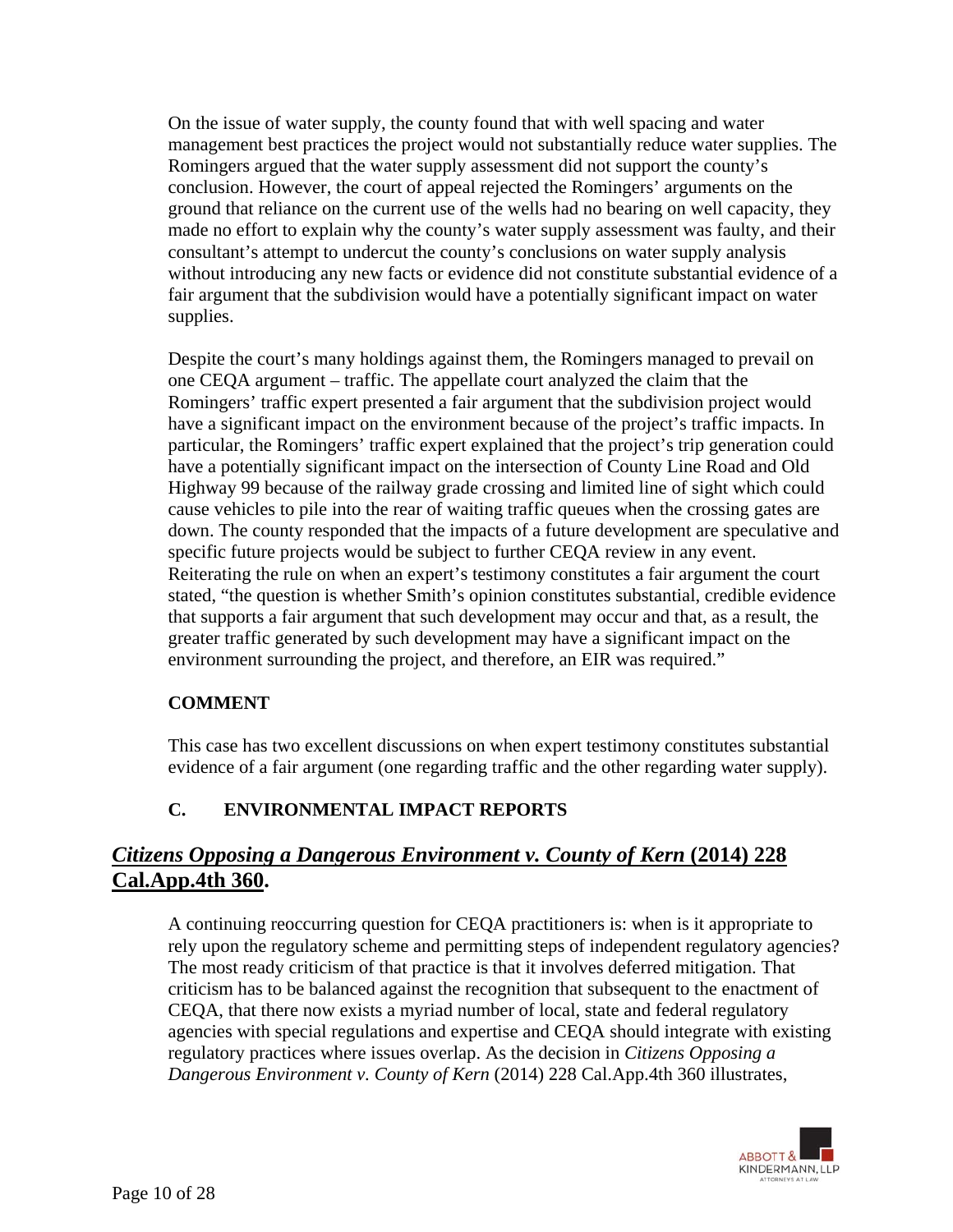perhaps an easier case can be made for regulatory reliance when a CEQA lead agency relies upon a federal agency with exclusive regulatory authority.

The underlying land use conflict involves applications for a rezoning for wind energy (think turbines) projects and an existing private airport used for glider aircraft. In response to separate applications which would result in 116 turbines, the County of Kern prepared an EIR. The EIR included consideration of conflicts between the turbines (up to 500 feet high) and a nearby private airstrip. The EIR included a mitigation measure which imposed an obligation on the turbine operator to obtain a Determination of No Hazard to Air Navigation from the FAA. The EIR also discussed the role and nature of FAA regulation. The owner of the nearby airport submitted comments on the Draft EIR concerning the potential conflict with glider plane operation, which as an unpowered aircraft has more limited navigational options. Both the turbine applicant and glider pilots desired access to the ridgelines due to the naturally occurring wind conditions. By the time that the Board of Supervisors ultimately approved the project, both the applicant and opponent had submitted expert reports relative to their concerns over potential conflicts. By the time of the Board action, the FAA had made "no hazard" determinations on 102 turbine facilities. The opponents filed a writ of mandate, seeking to overturn the EIR certification and project approval. The trial court denied the writ. On appeal, the opponents focused on the mitigation measure which relied on the FAA review process, arguing that this violated CEQA in several particulars. The appellate court rejected these arguments as well.

First, the appellate court concluded that the mitigation measure calling for federal agency sign off sufficiently avoided or reduced impacts to a less than significant level. The second argument was that the FAA lacked enforcement authority in the event of conflict. However, once the FAA made a safety decision, the County's conditions of approval assured safety through its land use regulations. Appellants also challenged the sufficiency of the County's response to an aviation safety related comment, but the appellate court noted that the comment was untimely under CEQA's rules, and that the County had no obligation to respond. The court of appeal also found that there was substantial evidence in support of the disputed mitigation measure. That evidence consisted of the staff reports and discussion of FAA's regulatory requirements. As to this issue, the court restated the well-understood rule that a reviewing court does not reweigh the evidence in an EIR, and noted that record included expert reports in support of the County's determinations. Finally, the opponents challenged the rejection of an alternative which would have relocated the turbines off the ridgeline and away from the flight paths used by the glider pilots. The appellate court concluded that once the Board of Supervisors had determined the impacts to be adequately mitigated, that the Board was not obligated to further consider alternatives which further reduced impacts.

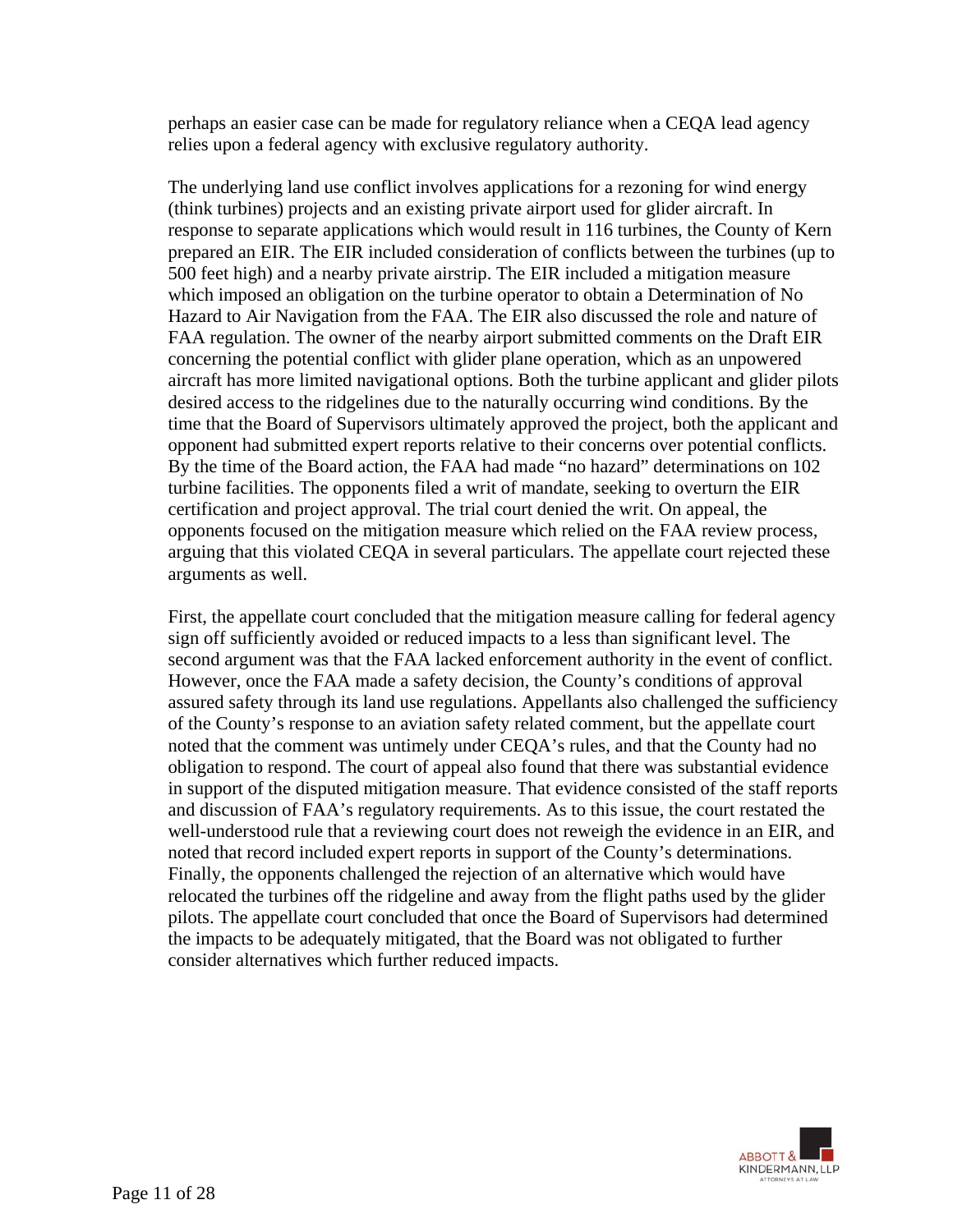# *Town of Atherton v. California High-Speed Rail Authority* **(2014) 228 Cal.App.4th 314.**

Programmatic EIRs invariably invoke the uneasy question, of "how much information is enough?" This question is reminiscent of the challenge to the United States Supreme Court in defining obscenity and Justice Potter Stewart's concurring opinion when he acknowledged the difficulty of articulating a standard, writing "I know it when I see it", and then concluding that the movie in question was not obscene. The Third District Court of Appeal recently wrestled with CEQA's equivalent to defining the undefinable, concluding that the level of detail on a programmatic EIR was sufficient.

The most recent treatment of the topic involves the various challenges to the decision of the California High-Speed Rail Authority in certifying a program EIR for a preferred route corridor from the Bay Area into the Central Valley. *Town of Atherton v. California High-Speed Rail* (2014) 228 Cal.App.4th 314. The three CEQA issues which made their way to the Court of Appeal were: (1) did the program EIR improperly defer on the vertical profile options of the alignment; (2) the EIR utilized a flawed revenue and ridership model; and (3) the Authority improperly rejected an alternative offered up by a third party consultant.

For purposes of this litigation, the state's consideration of a high speed rail system dates back to 1993, and looked at three different passes for access from the Central Valley to the Bay Area: Altamount Pass, Pacheco Pass and Panoche Valley, and in this evaluation, Altamont Pass was preferred. That analysis also considered biological and farmland impacts, along with rail system operating characteristics and efficiencies. In 2005, the Authority commissioned a program EIR to examine corridors between Altamont and Pacheco Passes. Following certification, the Town of Atherton and other parties challenged the EIR. In 2008, the trial court agreed with the opponents, and issued a writ setting aside the resolution approving the Pacheco Pass alternative. The court denied a stay against any project level studies.

In 2010, the Authority certified the revised final PEIR, and following re-approval of the Pacheco Pass network alternative, filed a return to the writ in the trial court. The petitioners challenged the return to the writ (*Atherton I*) and opponents filed a new action (*Atherton II*) challenging the sufficiency of the PEIR. The trial court granted partial favorable relief to both the *Atherton I* and *II* petitioners. Dissatisfied with the relief, petitioners in both actions appealed.

On appeal<sup>1</sup>, the court of appeal reversed, upholding the sufficiency of the programmatic document. The first CEQA challenge was that the PEIR failed to evaluate the impact of the vertical alignment of the rail as it passed through areas in the Peninsula. This first EIR

 $\frac{1}{1}$  $1$  The initial issue addressed by the appellate court was whether the state action litigation had been preempted as a result of the federal government taking jurisdiction over the project. The court devotes considerable analysis to this issue, ultimately rejecting the preemption argument.

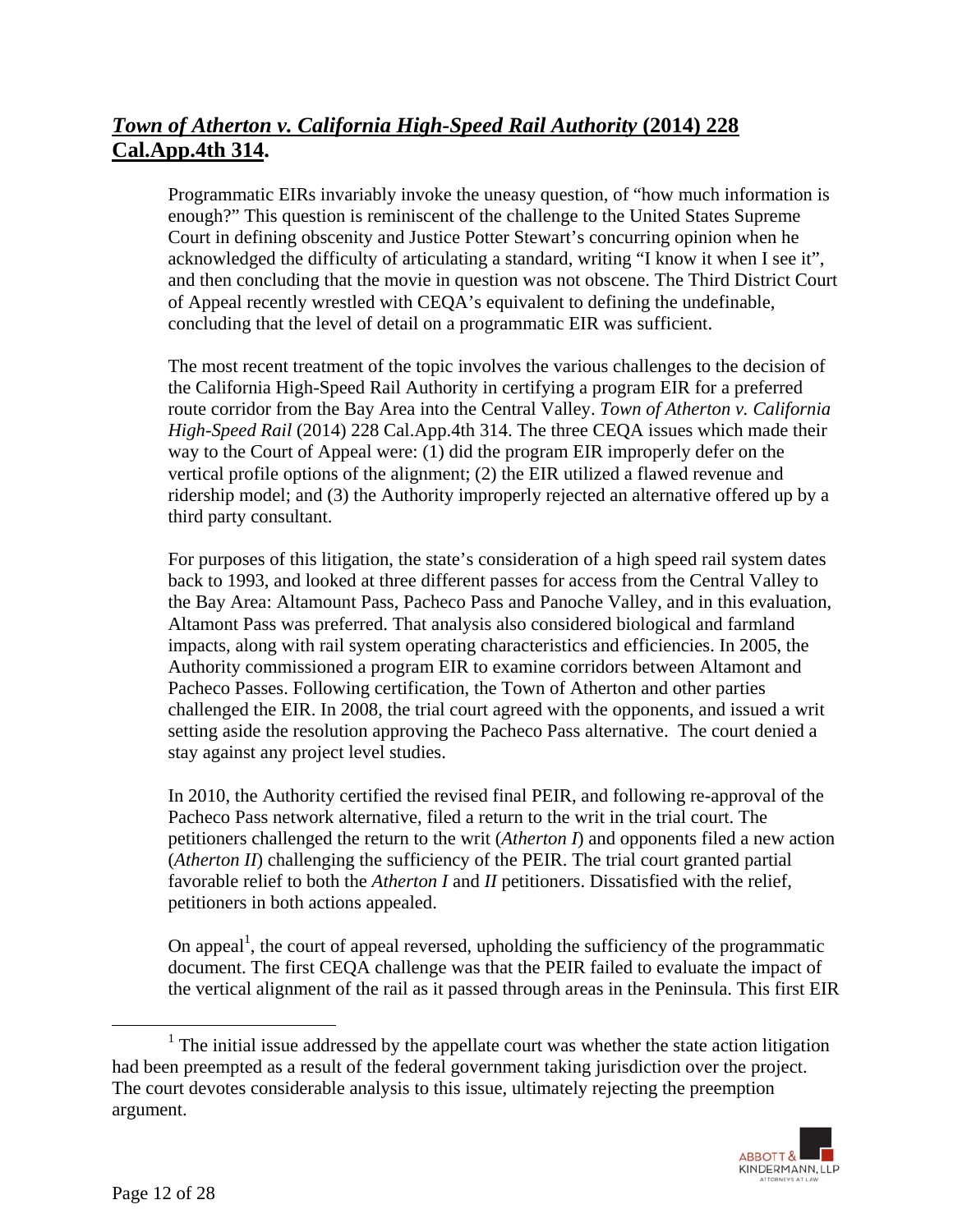was a programmatic EIR, and did not include specifics. Those characteristics were evaluated in a second tier EIR (which the trial court had declined to stay following the original trial court proceeding.) In June 2010, the preliminary alternatives analysis report for the second tier EIR carried forward several alternatives: aerial viaduct, berm, at grade, covered trench/tunnel and deep tunnel were carried forward for analysis. Immediately prior to the certification of the revised final PEIR in *Atherton I*, the lead agency issued a supplemental analysis report which identified an elevated structure was the only feasible alternative for the Belmont-San Carlos-Redwood City portion of the corridor. The opponents argued that the evaluated alignment was reasonably foreseeable and should have been included in the programmatic EIR. Relying upon the decisions in *In re Bay-Delta* (2008) 43 Cal.4th 1143 and *Al Larson Boat Shop* (1993) 18 Cal.App.4th 729, the appellate court disagreed, indicating the proper focus was the decision then ripe for review, and the constant updating with new site specific information could result in endless rounds of document recirculation, undermining the purposes of tiering. The court then addressed the dispute over ridership information. Reciting the substantial evidence test, the court characterized this as a dispute among experts and finding sufficient competent evidence in the record, deferred to the lead agency. The final CEQA claim involved consideration of alternatives. The opponents had retained a French engineering company (Setec) to develop additional alternatives. The Authority had rejected those alternatives on the basis that the alternatives were infeasible or similar to alternatives already considered. Procedurally, the court found that one of the alternatives (Altamont) had been addressed and resolved in the *Altamont I* litigation. The final PEIR considered three alternatives for Dumbarton Bridge crossing. The final PEIR noted the relative greater impacts to bay wetlands from these alternatives (as compared to the Pacheco Pass alternative) as well as similarities as to two of these alternatives with alternatives previously evaluated. In a similar vein, the Authority found other Setec alternatives to be similar to alternatives previously evaluated by the lead agency. Turning to three Fremont alternatives, the opponents noted that two were problematic, but challenged the rejection of one on the basis that it would have required Union Pacific right of way acquisition (noting that the lead agency contemplated such right of acquisition for the Peninsula portion.) The court concluded that basis of the rejection was sufficient given the railroad's overall opposition to relinquishing any right of way, and noted that the opponents had failed to show that this alignment was substantially different from alignments already considered.

**Lessons learned:** First, program EIRs remain valid CEQA tools, although the debate over the level of detail is not resolved with this decision. The lead agency is well-served in documenting the programmatic nature of the decision, coupled with clarity as to what is not being decided. Second, the courts will defer to the lead agency, but to earn that deferment, there needs to be substantial credible evidence in the record. The law presumes such evidence exists, and it is up to the opponents to prove to the contrary. Third and finally, an expansive consideration of alternatives at the outset (with the rationale for why particular ones were not carried forward), may yield significant benefits for the lead agency later on when facing new alternatives volunteered by project opponents.

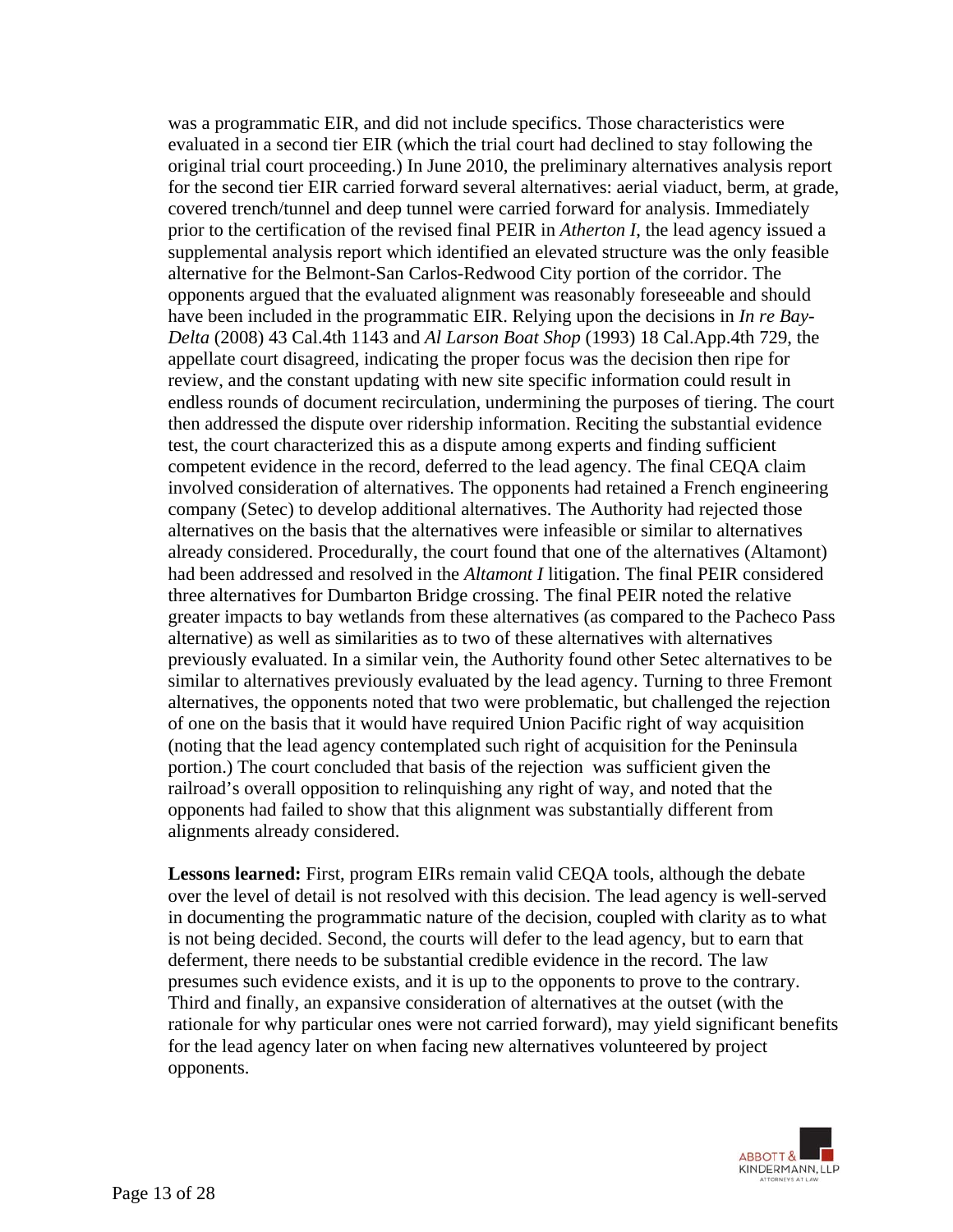# *Citizens for a Sustainable Treasure Island v. City and County of San Francisco* **(2014) 227 Cal.App.4th 1036.**

In *Citizens for a Sustainable Treasure Island v. City and County of San Francisco* (2014) 227 Cal.App.4th 1036, the Court of Appeal for the First Appellate District held that the environmental impact report for the comprehensive plan to redevelop Treasure Island and Yerba Buena Island in the San Francisco Bay, which was labeled a "program EIR" (a) satisfied the substantial evidence standard of review as to all of the required elements of an EIR; (b) addressed the environmental impacts of the proposed project to a degree of specificity consistent with the underlying activity being approved; and (c) properly allows for supplemental review that may be necessary in the future.

Treasure Island is a man-made island consisting of about 404 acres of landfill placed on former tidelands and submerged lands in the middle of San Francisco Bay between San Francisco and Oakland, California. Yerba Buena Island is an adjacent, approximately 160-acre, natural rock outcropping. Treasure Island and the causeway that connects it to Yerba Buena Island were constructed in the late 1930's. During World War II, the United States Department of Defense converted the area into a naval station, which it operated until 1997. The existing conditions on the former naval station cite are characterized by aging infrastructure, environmental contamination from former naval operations, deteriorated and vacant buildings, and asphalt and other impervious surfaces which cover approximately 65 percent of the site. The City and County of San Francisco ("City") and the community have been formulating plans for the reuse of the former naval station since its closure.

In June 2011, after more than a decade of planning, study and community input, the City's board of supervisors unanimously approved a comprehensive plan to redevelop the former naval station and the adjacent Yerba Buena Island (the "Project"). The environmental impact report ("EIR") envisioned the Project as including a new, mixeduse community, including up to 8,000 residential units; up to 140,000 square feet of new commercial and retail space; up to 100,000 square feet of new office space; restoration and reuse of historic buildings on Treasure Island; about 500 hotel rooms; public utilities; 300 acres of parks, playgrounds, and public open space; bike and transit facilities; a new ferry terminal and intermodal transit hub; and a rehabilitated public school building. Construction and buildout of the Project would be phased and anticipated to be completed over an approximately 15- to 20-year period.

Citizens for a Sustainable Treasure Island ("CSTI") filed a writ of mandamus alleging that the City and real party in interest Treasure Island Development Authority ("TIDA") failed to certify a legally adequate ("EIR") for the Project, and therefore violated the California Environmental Quality Act ("CEQA") (Pub. Resources Code, § 21000 *et seq*.). CSTI's principal argument was that the EIR should have been prepared as a program EIR, not a project-level EIR, because there is insufficient detail about various aspects of the Project, including remediation of hazardous materials, building and street layout, historical resources and tidal trust resources, for "project-level" review. CSTI alleged

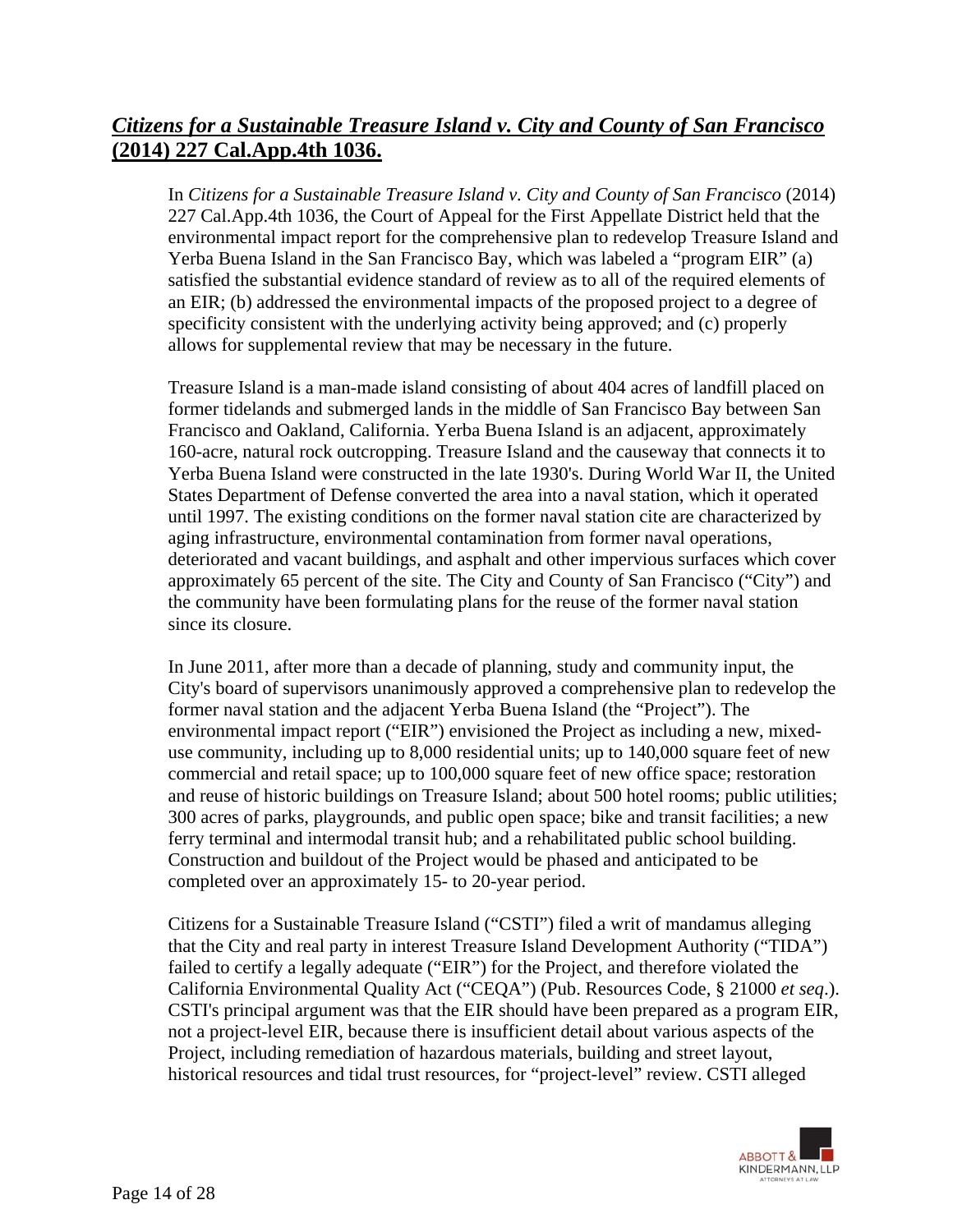other defects in the EIR. The trial court denied the petition for writ of mandate. The Court of Appeal for the First Appellate District affirmed.

CSTI's primary argument on appeal was that the City prejudicially abused its discretion by preparing a project EIR instead of a program EIR. Under general CEQA principles, a "project EIR" is prepared for a construction-level project, and should focus primarily on the changes in the environment that would result from the development project and examine all phases of the project including planning, construction, and operation. In contrast, a "program EIR" evaluates the broad policy direction of a planning document, such as a general plan, but does not examine the potential site-specific impacts of the many individual projects that may be proposed in the future consistent with the plan. Program EIRs play a key role in a "tiered" CEQA analysis.

In this case, the EIR stated it is a "project EIR" that analyzes all phases of the Project at maximum buildout. CSTI argued "at best, the EIR constitutes conceptual, program-level CEQA analysis" which functions as a first-tier document, and anticipates later environmental review on specific projects. CSTI claimed the most appropriate way to address the Project is by "tiered environmental review … where, as here, the proposal being advanced is an overarching, conceptual plan or program, the project-level details of which will only become known as they are later formulated and presented in a series of later, project-level proposals intended to implement the conceptual plan or program."

However, the Court of Appeal found that CSTI improperly focused on the EIR's designation rather than its substance "[T]he 'fact that this EIR is labeled a "project" rather than a "program" EIR matters little...." The court explained:

"Designating an EIR as a program EIR … does not by itself decrease the level of analysis otherwise required in the EIR. 'All EIR's must cover the same general content. The level of specificity of an EIR is determined by the nature of the project and the "rule of reason," rather than any semantic label accorded to the EIR."

The court explained that the question is not whether a program EIR should have been prepared for the Project, but whether the EIR addressed the environmental impacts of the Project to a degree of specificity consistent with the underlying activity being approved through the EIR. The court held that the EIR for the Project in this case contained all of the required elements of an EIR that are set forth in Article 9 of the CEQA Guidelines. (The court noted that those requirements are (i) a table of contents or index; (ii) a summary; (iii) a project description); (iv) a discussion of the environmental setting; (v) consideration and discussion of environmental impacts; (vi) consideration and discussion of significant environmental impacts; (vii) consideration and discussion of mitigation measures proposed to minimize significant effects; (viii) consideration and discussion of alternatives to the proposed project; (ix) a discussion of effects not found to be significant; (x) a list of organizations and persons consulted; (xi) a discussion of cumulative impacts; (xii) to a limited extent, a discussion of economic and social effects of the proposed project; and (xiii) revisions to the draft EIR, comments on the draft EIR,

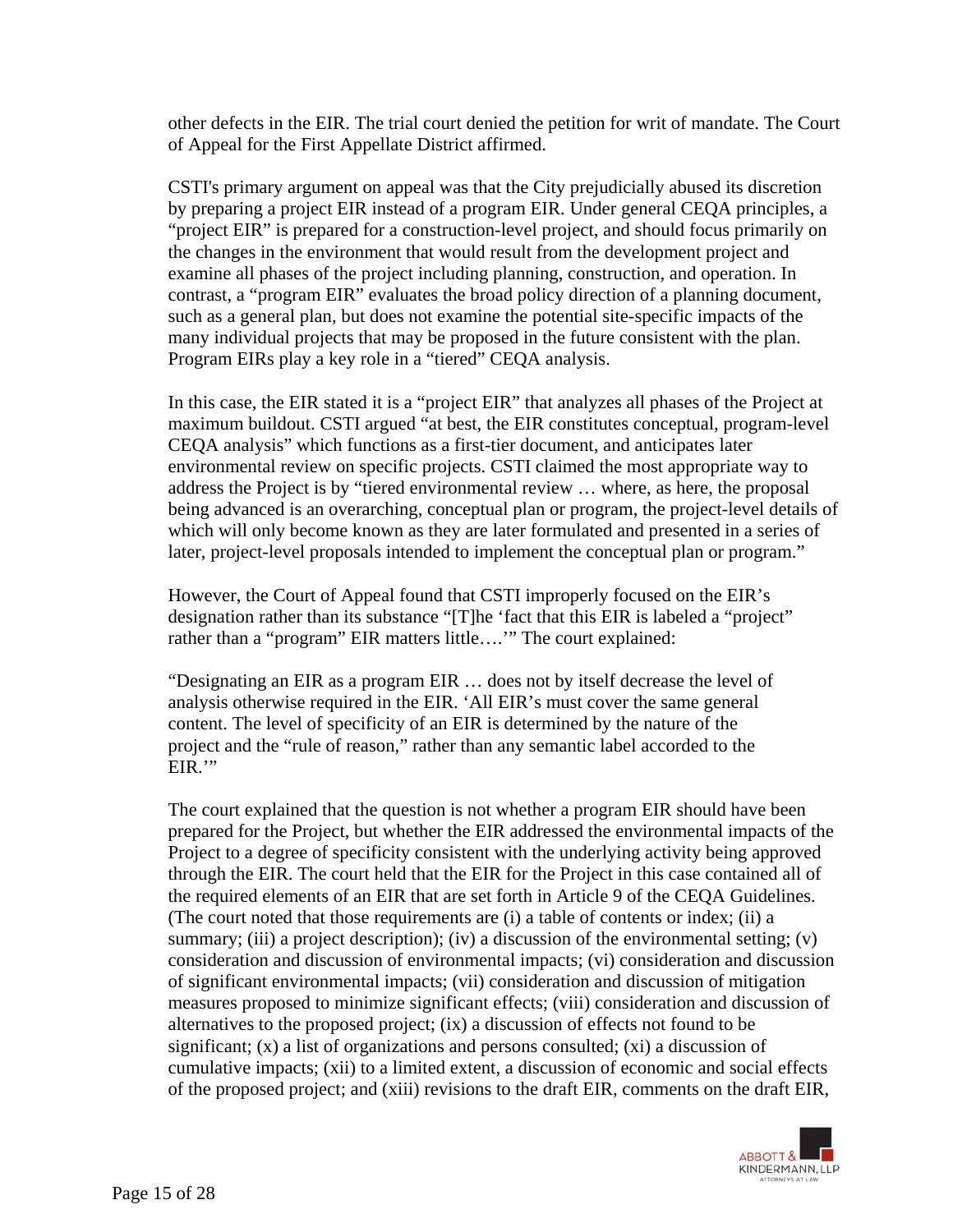a list of commenters on the draft EIR, and the lead agency's responses to comments on the draft EIR.) The court explained that the level of detail in an EIR is driven by the nature of the project, not the label attached. It is the substance, rather than the form, of the environmental document which determines its nature and validity. The degree of specificity required in an EIR corresponds to the degree of specificity involved in the underlying activity that is described in the EIR. Here, the EIR provided sufficient projectlevel disclosure and analysis.

The court also held the same substantial evidence standard of review applies to subsequent environmental review for a project reviewed in a program EIR or a project EIR. CSTI was wrong in asserting that the "fair argument" standard automatically applies to subsequent discretionary actions in every case where a program EIR has been prepared. (The court did recognize that the fair argument test is required, however, when an agency attempts to tier its environmental review for a "materially different project onto a prior program EIR.")

Furthermore, the court emphasized that, in reviewing this EIR, it detected no attempt to avoid supplemental review. In fact, the EIR acknowledged the duty to perform supplemental review as the Project builds out over 15 to 20 years, and that duty exists regardless of whether the EIR was prepared as a project EIR, or as a program EIR.

Finally, the court rejected CSTI's additional CEQA challenges, and held that the project description was accurate and stable; that hazardous substance remediation was adequately discussed; that regulatory compliance as mitigation was appropriate; that adding a consultation requirement did not require recirculation; that the EIR contained specific criteria for historic preservation; and that the EIR addressed tidelands protection.

# *California Clean Energy Committee v. City of Woodland* (2014) 225 Cal.App.4th 173.

In *California Clean Energy Committee v. City of Woodland* (2014) 225 Cal.App.4th 173, the Court of Appeal, Third District, held the City of Woodland's (City) programmatic environmental impact report (EIR) was invalid on the following three grounds: (1) it failed to provide sufficient mitigation measures for urban decay impacts; (2) it failed to properly assess the feasibility of the mixed-use alternative and support the City's rejection of the alternative; and (3) the City did not adequately study and disclose transportation, construction and operational energy impacts in the EIR. The appellate court refused to consider plaintiff's general plan consistency arguments as they were not properly presented to the court.

### **Background Facts**

Real Party in Interest and Respondent, Petrovich Development, LLC, owns 234 acres of agricultural land in Yolo County, on the border of the City of Woodland. The company also owns, previously entitled and developed the Gateway I project, consisting of roughly 49 acres of former agricultural land just adjacent to the proposed development subject of

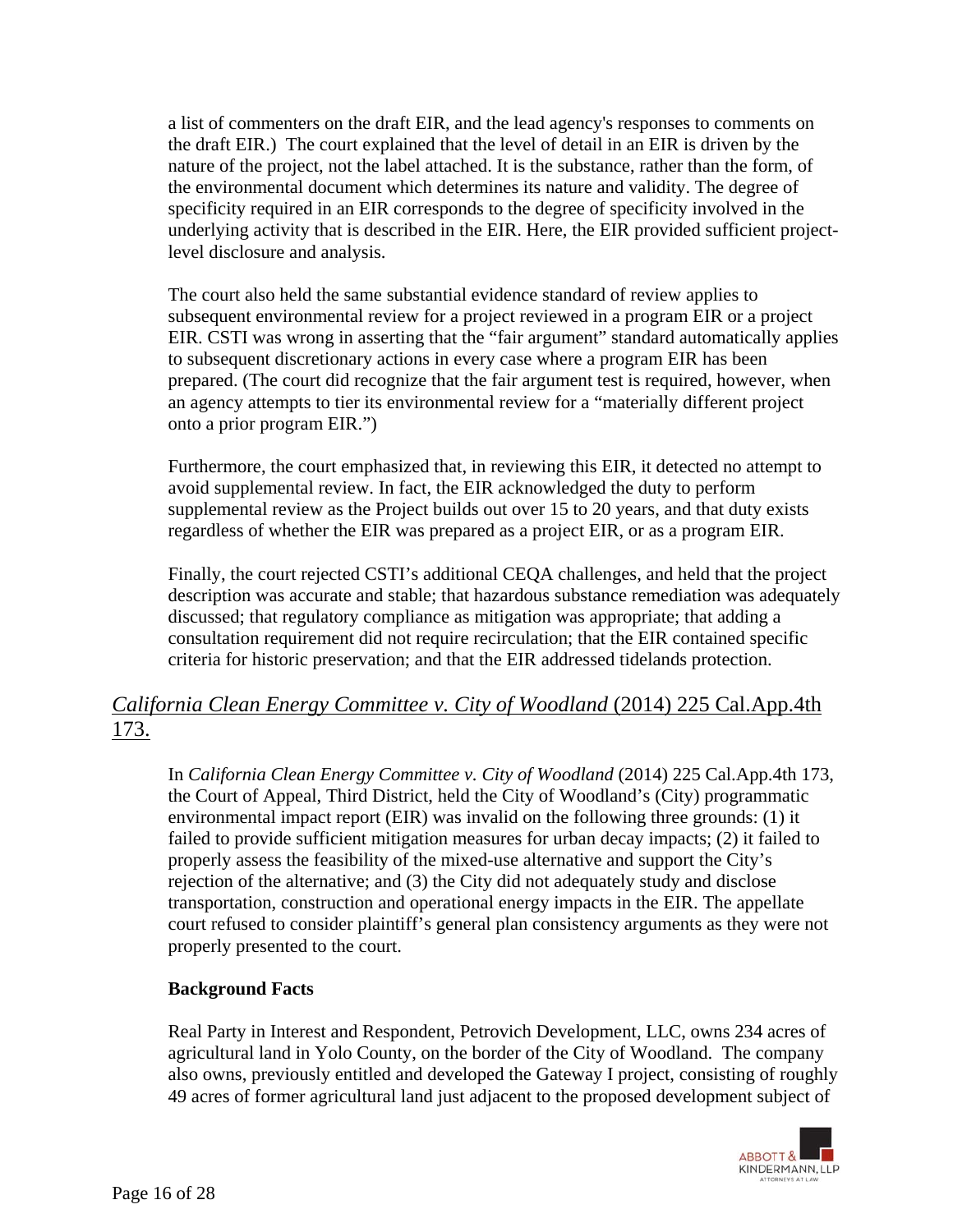this CEQA action. The proposed project – Gateway II – was a proposal to annex 154 acres into the City, rezone it from agricultural to general commercial, and develop it into big box retail stores, three 100-room hotels, one sit-down restaurant, three fast food restaurants, an auto mall and office space.

Defendant and Appellant, City of Woodland (City), is a municipal corporation and was the CEQA lead agency which certified an EIR for, and approved the Gateway II project at issue. Notably, the City reduced the project to 61.3 acres and no more than 340,000 square feet of commercial space.

Plaintiff and Appellant, the California Clean Energy Committee (CCEC), is a California non-profit corporation headquartered in Davis which seeks to promote energy conservation, greenhouse gas reduction, and the development of clean-energy resources in California. It actively supports the application of the California Environmental Quality Act (CEQA) to energy conservation and related impacts.

CCEC challenged the City's certification of the EIR and approval of the project pursuant to a petition for writ of mandate. The trial court denied the petition. As discussed in detail below, CCEC appealed on the following four grounds: (1) the trial court erred in holding the Gateway II project was consistent with the City's general plan; (2) the mitigation measures in the EIR were insufficient to address the urban decay that would be caused by the Gateway II project; (3) the City failed to properly considered feasible project alternatives like the mixed-use alternative; and (4) the EIR did not properly identify and analyze potentially significant energy impacts of the Gateway II project. The City cross-appealed contending the trial court erroneously granted CCEC's motion to tax costs, as it should have received its costs for assisting in the preparation of the administrative record. This article does not discuss this latter cost issue as that part of the decision is unpublished.

### **General Plan Consistency**

The petition filed by CCEC did not contain a cause of action under the Planning and Zoning Law. As such, the appellate court held that CCEC failed to preserve the issue of whether the rezoning of the land for Gateway II conflicts with the City's general plan.

#### **Sufficiency of Mitigation Measures Related to Urban Decay**

The draft EIR prepared by the City contained an urban decay impact analysis. It looked at the potential urban decay impacts of the project on Downtown Woodland, East of Downtown, and East of I-5. The draft EIR concluded that Gateway II could impact the economic health (e.g., loss of sales) and physical integrity (e.g., more vacancies) of Downtown Woodland in the near term, but that in the long term, Downtown could benefit from the project. The draft EIR proposed the following five mitigation measures to reduce all but one of the impacts to urban decay to a less than significant level: (a) the project applicant must submit a request for a master conditional use permit, which shall indicate the specific project uses shall primarily consist of regional retail uses that do not

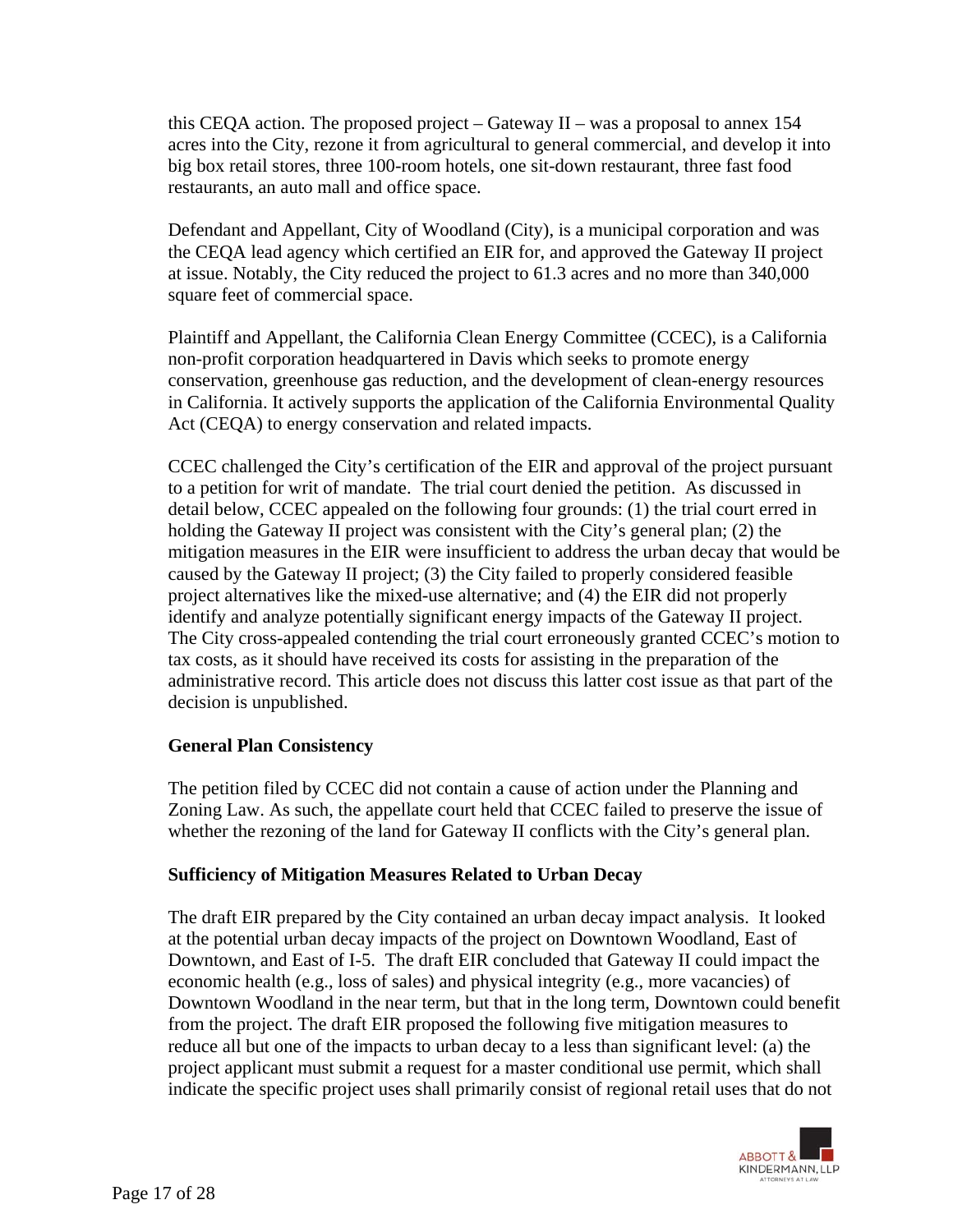include entertainment uses and other uses that would compete with retail in downtown Woodland; (b) project applicant shall submit a market study and urban decay analysis for review and approval of the CDD; (c) prior to issuance of building permits, the project applicant shall contribute funds toward the development of a retail strategic plan, which the City would prepare; (d) prior to issuance of building permits, the project applicant would be required to contribute funds toward the preparation of an implementation strategy for the downtown specific plan. To address urban blight, the City adopted mitigation measure 4.11-3(a) to require that the City coordinate with the current owner of the County Fair Mall "to consider a strategic land use plan for the [] Mall to analyze potential viable land uses for the site." Despite the proposed mitigation measures, Impact 4.11-3 would remain significant and unavoidable according to the draft EIR.

### **Consideration of Project Alternatives**

The draft EIR considered two alternatives: a reduced intensity alternative and a mixed use alternative. The reduced intensity alternative would have limited the project to 295,000 square feet of retail and two auto dealerships on 93 acres or less. This alternative was rejected on the grounds of economic infeasibility as the alternative would not capture leakage sales from uses not already served within the community or develop revenue generating land uses to provide jobs.

The mixed use alternative would also limit the development to 93 acres, but would still include the annexation of the entire 154 acres, however. The alternative would allow for the development of a five-acre site for 100-unit multi-family development (20 units/acre), and would include a local-serving commercial town center with 50 units above the commercial storefronts. The auto mall would be reduced from multiple car dealerships to two. The draft EIR stated that the mixed use alternative would decrease the development of roadways, driveway, and parking areas, as compared to the project, and would reduce the commercial trips generated by the project; however, it would result in increased trips due to the residential component. Thus, the draft EIR *assumed* the transportation and circulation impacts of the alternative would be similar to the proposed project. In the end, the City rejected the mixed use alternative as infeasible because it would have greater environmental impacts than the proposed project with respect to services and utilities.

The appellate court held that the EIR contained no evidence that the mixed use alternative would have similar or greater environmental impacts than the proposed project. As approved, the project was significantly reduced in size from 154 acres to 61.3 acres, yet the City failed to explain why the mixed use alternative of 93 acres was deemed economically infeasible when the project as approved would develop only 61.3 acres. This was a fatal flaw under CEQA.

#### **Energy Impacts Analysis**

The draft EIR stated that the project would produce a demand for approximately 10,504,000 kWh of electricity annually and 29,896,000 cubic feet of natural gas annually.

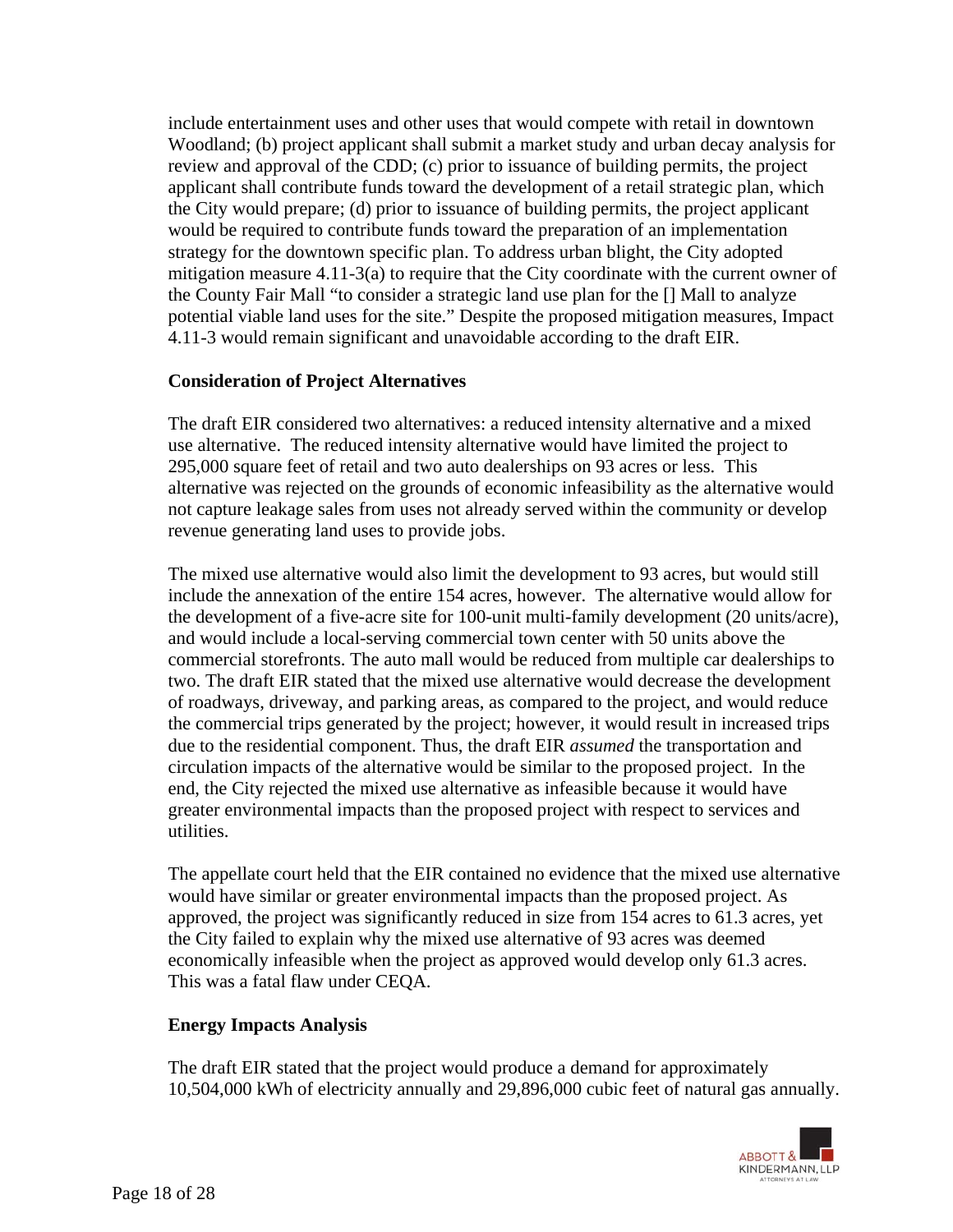Further, the draft EIR disclosed that the project would generate 40,051 new vehicle trips per day, 40 percent of which would be regional in nature. The draft EIR explained the project would be constructed pursuant to the newest Building Code standards for energy conservation, and concluded on this basis, that the project would have less than significant impacts on energy resources. The EIR never contemplated transportation energy impacts.

During the EIR process CCEC relayed concerns to the City regarding the potential energy impacts of the project. Specifically, CCEC noted that the construction and operation of the project would involve the use of diesel fuel and electricity, but no cumulative evaluation of these energy resources was provided in the draft EIR. Further, as the appellate court felt compelled to highlight, the draft EIR contained less than one page of analysis on energy impacts. While the court noted the high likelihood that a reduction in greenhouse gas emissions would correlate to a reduction in energy impacts, the court also noted that it was not permitted to assume the overlap under CEQA's study and mitigation requirements. The fact that the EIR failed to consider the energy impacts of the 40,451 new vehicle trips per day, and that compliance with the new Building Code standards would only apply to the new commercial buildings (e.g., not the operational and construction energy impacts) was improper under CEQA. Finally, the City's EIR did not identify any investigation into renewable energy options that might apply to the proposed project (e.g., solar panels, wind turbine, etc.).

### **Exhaustion**

A party cannot maintain an action alleging that the EIR does not comply with the environmental quality division of the Public Resources Code "unless the alleged grounds for noncompliance with this division were presented to the public agency orally or in writing by any person during the public comment period provided by this division or prior to the close of the public hearing on the project before the issuance of the notice of determination." (Pub. Resources Code, § 21177, subd. (a).) " '[T]he objections must be sufficiently specific so that the agency has the opportunity to evaluate and respond to them.' [Citation.]" (*Tracy First v. City of Tracy* (2009) 177 Cal. App. 4th 912, 926 citing to *Porterville Citizens for Responsible Hillside Development v. City of Porterville* (2007) 157 Cal.App.4th 885, 909 [holding that Tracy First failed to exhaust its administrative remedies with respect to an argument that the alternatives listed in the EIR were flawed despite two comments that the EIR did not provide a reasonable range of alternatives to the proposed project because no reduced-sized alternative was consider].)

The City argued that CCEC failed to challenge one of the urban decay mitigation measures during the EIR process. The appellate court noted that while CCEC did not raise concerns regarding the specific mitigation measure during the administrative process, at least one City resident commented that the mitigation as to urban decay was inadequate. It further noted that the administrative record contained a letter from CCEC stating that the mitigation proposed for urban decay is vague and unenforceable. Based on these facts, the appellate court held that the issue as to whether mitigation measure 4.11-2(a) was sufficient had been properly preserved for review. The court further agreed

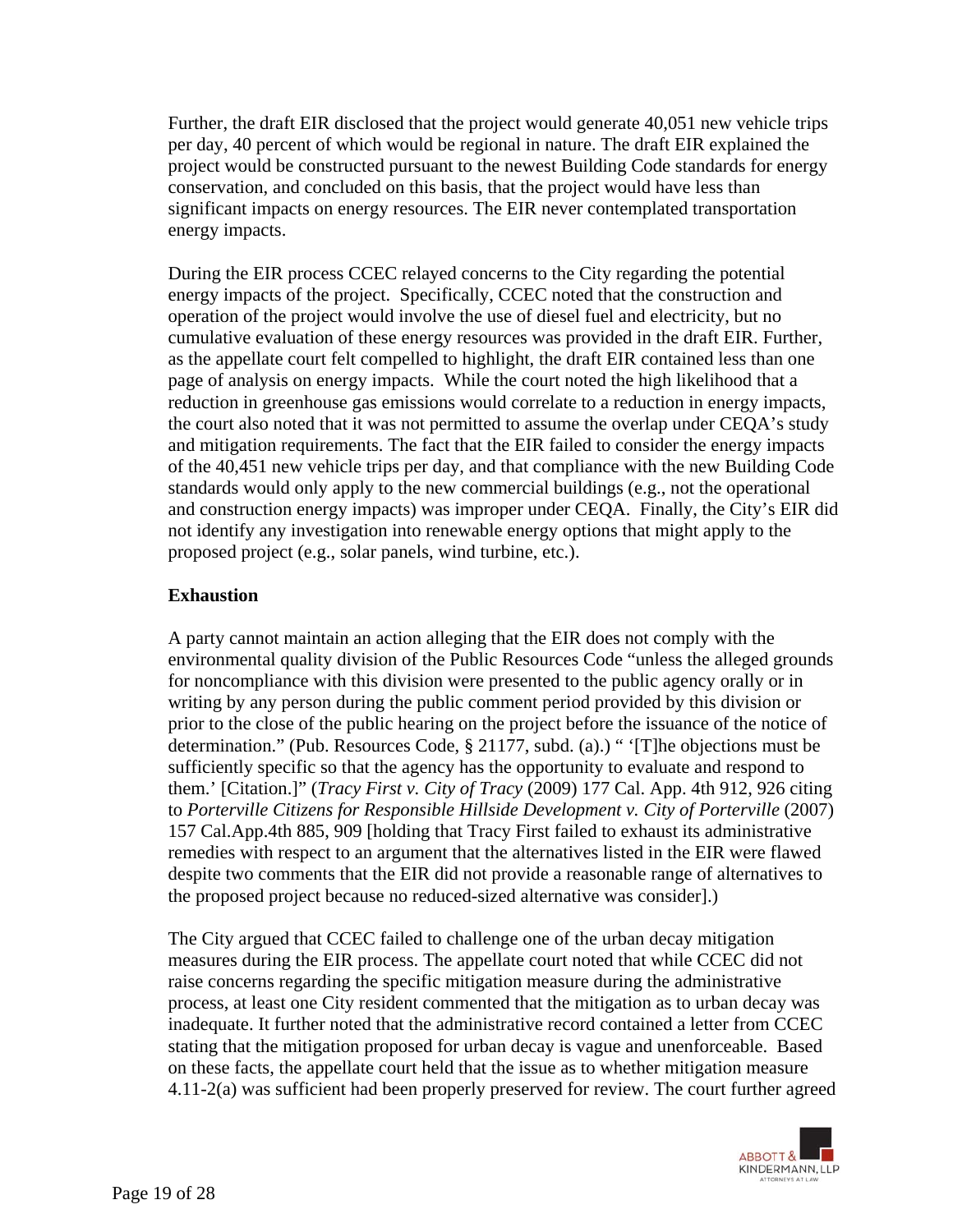with CCEC that the mitigation measure requiring a future market study impermissibly ceded responsibility to the developer and was impermissibly deferred without identifying performance criteria or standards of measurement for the City. Similarly, the appellate court agreed that the payment of a fair share fee for a future urban decay study did not obligate the City to undertake any actual mitigation of urban decay. A commitment to pay a fee without any evidence as to what mitigation will actually occur does not suffice for purposes of CEQA. Finally, with respect to mitigation measure 4.11-3(a) and the requirement that the applicant coordinate with the owner of the County Fair Mall to prepare a strategic land use plan, the court agreed with CCEC that like the urban decay study measure, this measure required nothing more than coordination – it didn't require an actual study, or any action to mitigate urban decay should urban decay of the County Fair Mall result from the project. The City argued that the programmatic nature of the EIR allowed the City to defer studies into the future – when specific subsequent environmental occurs for finite land use proposals. In rejecting this argument, the appellate court noted that "tiering does not excuse a lead agency from adequately analyzing reasonably foreseeable significant environmental effects of the project and does not justify deferring such analysis to a later tier EIR or negative declaration." [225 Cal. App. 4th 173, 200*.*]

### **Comment**

A lack of any meaningful energy consumption analysis, improperly deferred mitigation for urban decay impacts, and the dearth of an explanation as to why the City was willing to approve a much reduced project but not the mixed-use alternative, were the downfalls in this case. While we've seen a number of cases regarding deferred mitigation and alternatives, this case supplements only a handful of other "energy" cases, and highlights the fact that many agencies are overlooking this important impact area. Whether you're a lead agency or project developer, CEQA (Appendix F), this case and its few predecessors, direct that a thorough discussion of all energy consumption impacts from construction to operation, including transportation energy impacts, be disclosed and discussed in an EIR.

The requests for an order directing depublication of the opinion in the above-entitled appeal were denied on June 25, 2014.

## *Lotus v. Department of Transportation* (2014) 223 Cal. App.4th 645.

As we previously observed in our blog, no good deed goes unpunished. In theory, best practices would suggest that factoring environmental considerations into a project in order to minimize or avoid impacts would promote CEQA's objective of making for better projects. Additionally, conscious CEQA thinking at the front end (as compared to the back end of the process) should open the door to potential CEQA streamlining or simplification. The most recent case to discuss project-shaping illustrates how, by trying to do the right thing by including impact mitigating concepts into a project, the lead agency ended up doing the wrong thing according to the court of appeal.

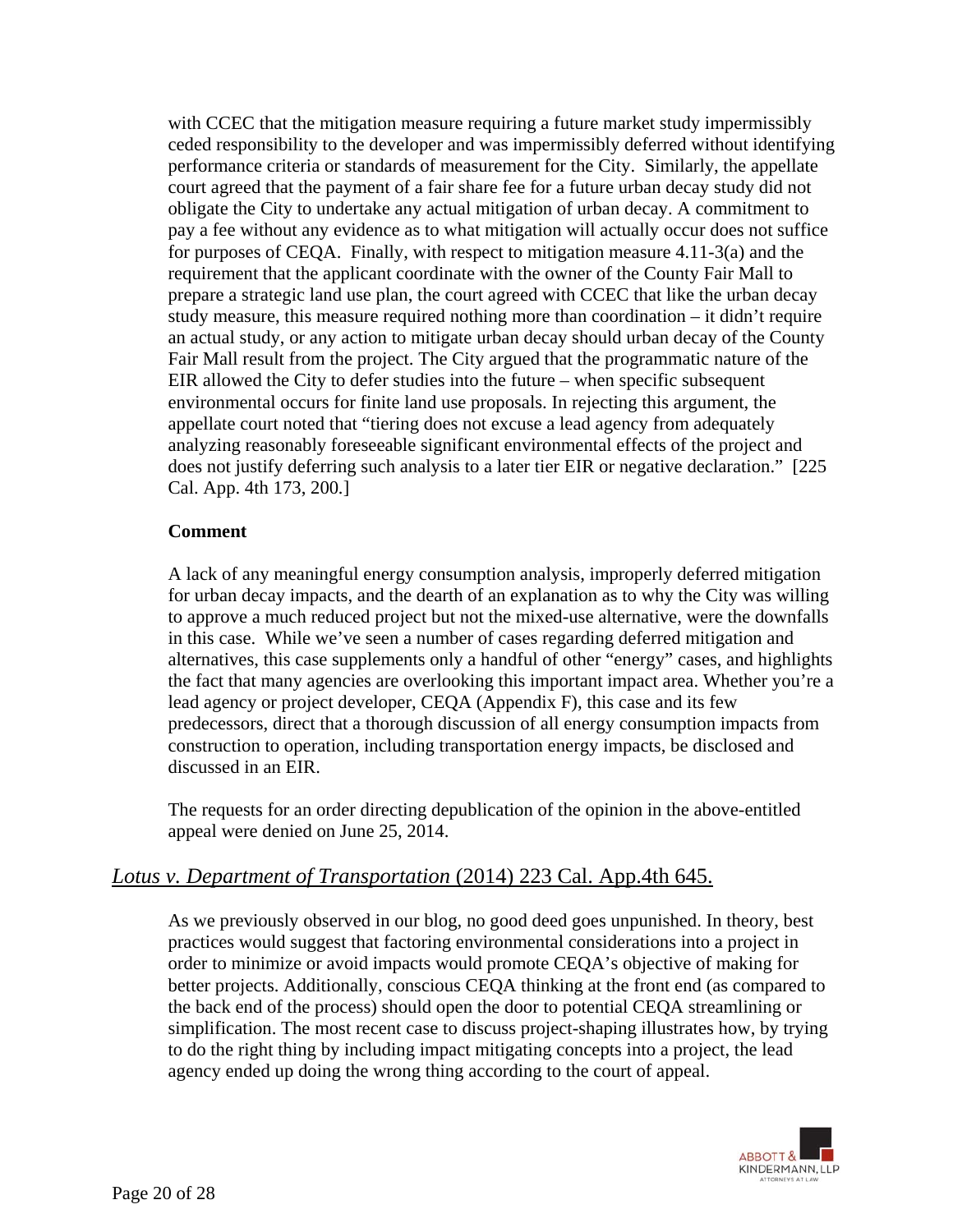The lead agency was California's Department of Transportation ("DOT"), and the proposed project was a straightening of State Route 101 as it passes through the Richardson Grove State Park. The existing roadway improvements were off limits to certain sized trucks as that portion of 101 did not meet the standards of the federal Surface Transportation Assistance Act of 1982. DOT's proposed project would eliminate the restriction, but at the same time, potentially impact redwoods located in the required right-of-way or adjacent thereto. The EIR included a discussion of potential impacts to redwoods, including potential physical changes (direct and indirect) to redwood tree roots, compaction of soil on top of roots, cuts and fills. The EIR also identified various construction practices which would be followed by the lead agency (e.g. restorative planting of the former roadbed alignment.) However, these commitments were not noted as mitigation measures. While DOT prepared an EIR, it concluded that the impacts to redwoods would be less than significant. Litigation ensued, and on appeal, the court found two noteworthy faults in the EIR.

First, the EIR lacked a threshold of significance for measure impacts to the redwoods. While the EIR included consideration information about the redwoods and site specific information, the court observed the public lacked any means by which to evaluate the lead agency's determinations. The EIR lacked a threshold of significance or the application of any methodology to assess potential impacts. The court agreed with the appellants that a publication issued by State Parks included relevant information which could have been used as a threshold of significance. While the appellate court concluded that ultimately it was the lead agency's call on selecting the appropriate TOS, the failure to identify a TOS left the agency vulnerable to criticism.

The court then observed that the lead agency's error was compounded based upon its position that the impacts were less than significant based upon practices built into the "description of the project." To this author, this is where the opinion is susceptible to different interpretations. Read in the harshest light, this case would suggest that it is improper for a lead agency (or applicant) to pre-mitigate by adding mitigation into the project description. This seemingly, would discourage the applicant/agency from making early environmental commitments, leading to a contrarian result. However, in footnote 8 of the decision the appellate court acknowledged the fine line between elements of the project intended to avoid or reduce impacts such as a physical action or element added to the project (as an example, the proposed use of a light weight special cement base intended to reduce weight and accordingly compaction underneath) and what must be treated as a mitigation measure. The court noted that if that practice was part of the project (description), it would not make sense to add the same requirement as a mitigation measure. But to put that issue in perspective, the court noted that post design actions (e.g. restorative planting and use of an arborist or special equipment) were a form of mitigation, had to be identified as such, and included in the mitigation monitoring and reporting program. Thus, the court seemed to be drawing a distinction with building physical environmentally beneficial concepts into a project design from other environmental commitments which are in response to a project such as those with an operational element or are implemented post project. This interpretation potentially leads to uneven results. An applicant who mitigates to a stated mitigation ratio at the beginning

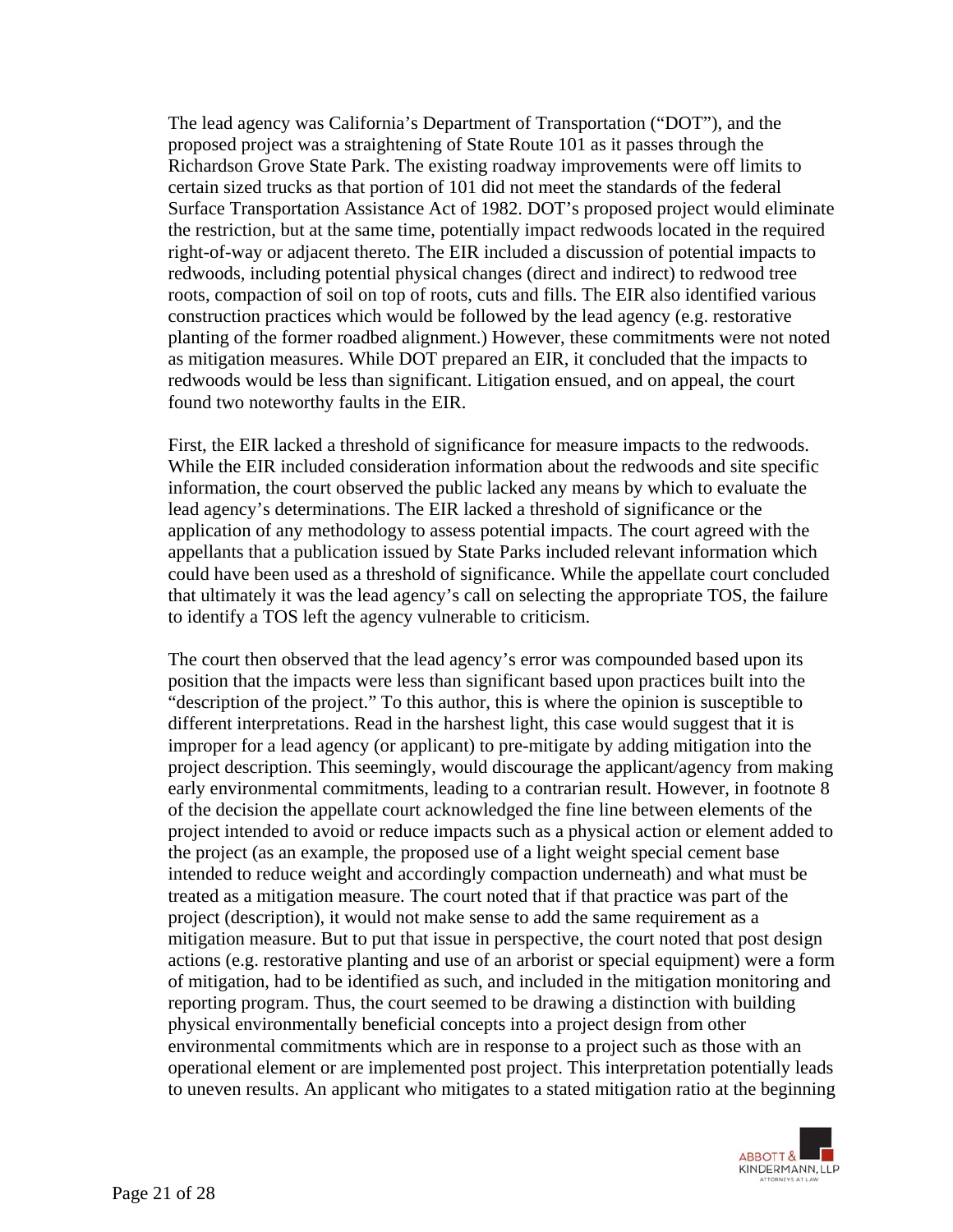of the project perhaps has no impacts. The applicant who satisfies the same mitigation ratio concurrent with the project or after the fact on the other hand may be required to treat this as formal mitigation. Same result, same benefits, uneven consideration.

In the end, it may be that DOT embraced all of the right strategies and built them into the project, but packaged them in a manner which did not meet the court's expectations. Then again, no good deed goes unpunished.

## **D. SUBSEQUENT ENVIRONMENTAL REVIEW**

# *Citizens Against Airport Pollution v City of San Jose* (2014) 227 Cal.App.4th 788.

Last year, we summarized an important CEQA decision illustrating the successful efforts of the City of Napa to rely on its previously certified EIR for its General Plan (certified in 1998) when approving minor general plan amendments. *Latinos Unidos de Napa v. City of Napa* (2013) 221 Cal.App.4th 192 that decision came from the 1st Appellate District. http://blog.aklandlaw.com/2013/12/articles/ceqa/no-new-environmental-review-requiredto-increase-housing-densities-in-citys-general-plan/. A similar result occurred in a new decision from the 6th Appellate District involving an airport master plan, based upon an EIR certified in 1997, and updated in 2003.

The facts involved the use of an 8<sup>th</sup> Addendum to the 1997 San Jose Airport Master Plan EIR (followed by a 2003 SEIR<sup>2</sup>). Between 1997 and 2010, the City had approved and relied upon seven addenda to the 1997 Master Plan EIR. The City, as the lead agency, determined that air passenger projections initially assumed to occur by 2017 would be slower than anticipated (the revised projection was 2017), along with anticipated decreases in previously forecast air cargo and general aviation. The City also anticipated a shift in the general aviation demand, with increases in corporate jet use. As a result, the City, relying upon the  $8<sup>th</sup>$  addendum to the 1997 EIR, approved an amendment to the Master Plan, including the redevelopment of existing facilities. The addendum concluded that the project would not generate any significant impacts not previously disclosed or result in a substantial increase in the severity of previously identified impacts.

An unincorporated association, Citizens Against Airport Pollution (CAAP) filed a petition for writ of mandamus against the City to set aside the approvals. The trial court ruled for City, and CAAP appealed. In reviewing the challenge to the City's decision to not prepare a subsequent or supplemental EIR, the appellate court applied the substantial evidence standard. That is, a reviewing court would examine the record to determine if substantial evidence supported the City's decision to not recirculate.<sup>3</sup> In support of its

 $3$  Although the City raised the issue of CAAP's failure to exhaust administrative remedies, the appellate court declined to reach the issue as it determined that the City prevailed on the substantive merits.



 <sup>2</sup>  $2^{\circ}$  The Court mentions the 2003 SEIR several times in the decision. This decision however appears to be primarily based upon the relationship of the later approvals to the 1997 project approvals and EIR.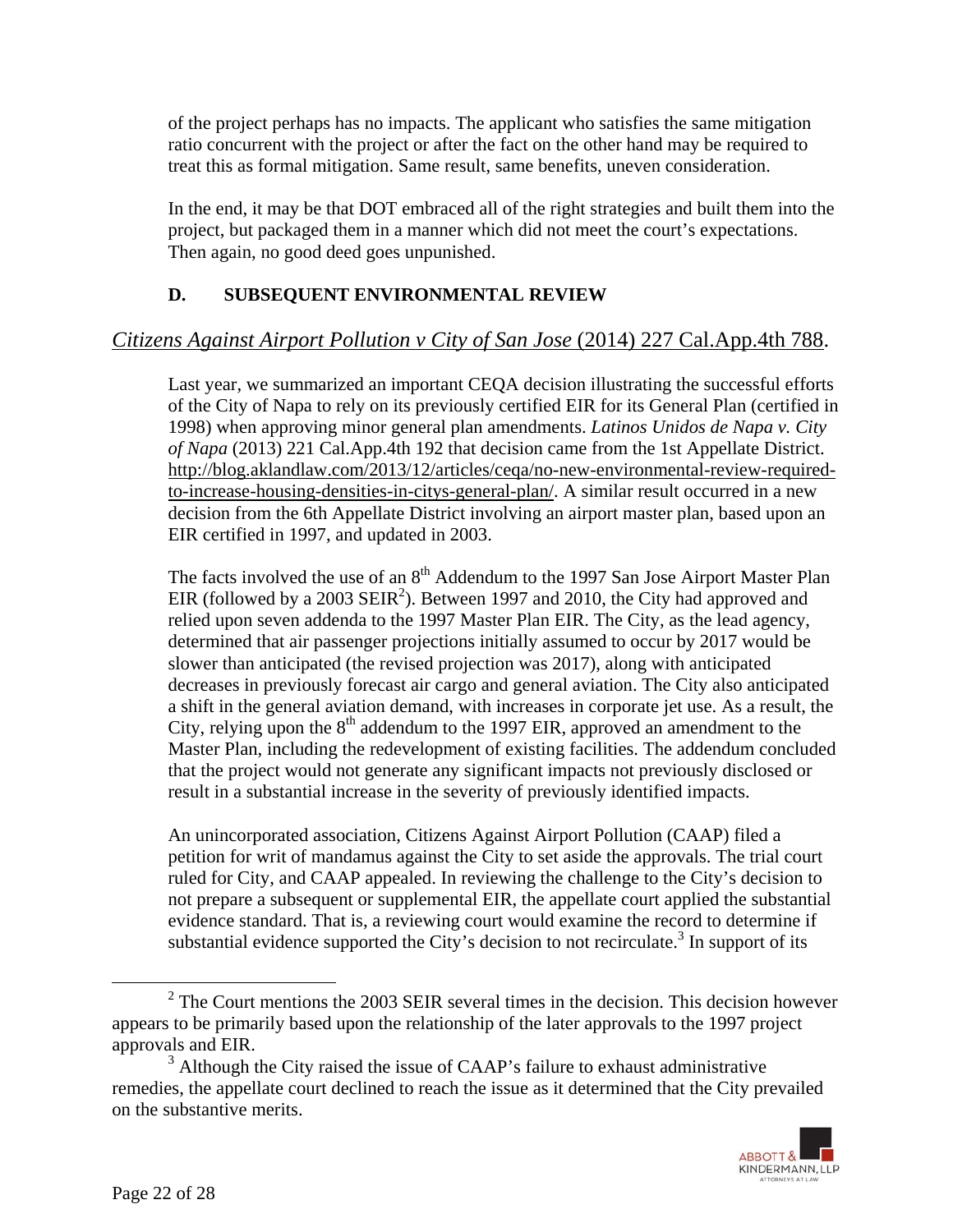challenge, CAAP presented five arguments: (1) the 2010 approvals were a new project, (2) noise impacts, (3) greenhouse gas emissions, (4) air quality, and (5) biological (burrowing owl). First, as to "new project" argument, the parties debated whether or not the 1997 EIR was a program EIR (appellant's argument) or a project EIR (the City's assertion.) The appellate court ultimately did not resolve this issue, but in assuming that the 1997 EIR was a program EIR, concluded that the record did not support the requisite argument that the a subsequent EIR was required under Public Resources Code section 21166. The court relied upon its earlier decision in *May v. City of Milpitas* (2013) 217 Cal.App.4th 1307, and distinguished the facts from those in *Center for Sierra Nevada Conservation v. County of El Dorado* (2012) 202 Cal.App.4th 1156 http://blog.aklandlaw.com/2012/05/articles/ceqa/approval-of-oak-woodlandmanagement-plan-and-mitigation-fee-program-based-on-a-negative-declaration-isoverturned-by-third-district-appellate/ .

The court then turned to the argument concerning noise impacts. The addendum concluded that the reduced level of anticipated operations, coupled with the phase out of older, noisier planes, that the evidence supported the conclusion that anticipated impacts would be less than originally forecasted. Reviewing the challenge based upon greenhouse gas emissions, the court followed the decision in *Citizens for Responsible Equitable Environmental Development v. City of San Diego* (2011) 196 Cal.App.4th 515, agreeing that greenhouse gas emissions was not "new information", and could have been raised in the 1997 or the 2003 SEIR, thereby foreclosing it being raised in a challenge to the  $8<sup>th</sup>$ addendum. Next, similar to the noise issue, the appellate court concluded that as the project, modified in 2010, would involve fewer operations then already analyzed and accordingly, was not a basis for overturning the addendum. The final issue was the potential impact resulting from a loss of burrowing owl habitat. However, the 1997 EIR included a burrowing owl habitat plan and on that basis, the City had originally concluded that the impacts would be less than significant. As part of the 2010 approval, the City would provide substitute habitat onsite, following the mitigation measures previously approved in 1997. Applying the substantial evidence, the court concluded that there was an insufficient basis to require a subsequent EIR.

## **E. CEQA PROCEDURE**

# *Citizens for the Restoration of L Street v. City of Fresno* **(2014) 229 Cal.App.4th 340.**

The courts have been clear: the decisionmaking body has to consider the CEQA document before taking action to granting a discretionary approval. A recent court decision examines a variation on that practice when the approving body approved the CEQA document, but lacked the authority under the local code to do. How does the legislative body cure that error?

The facts involve a proposed infill development in the City of Fresno. In June 2011, the City filed a notice of intent to adopt a mitigated negative declaration for the required conditional use permit and tentative map. The notice provided that the project would

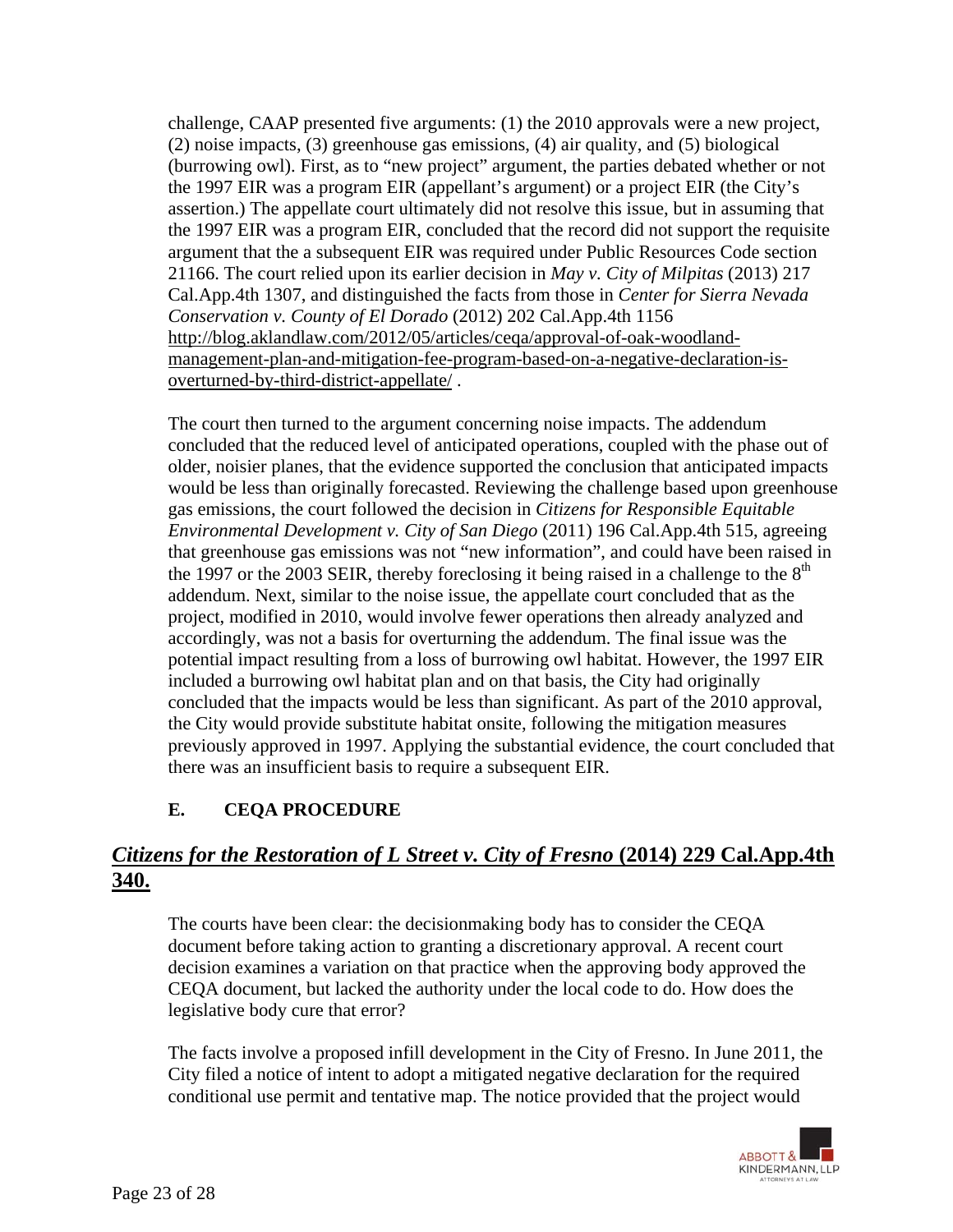require demolition of two older homes located on site. The notice did not reflect that demolition permits were required, or what department or body would grant the demolition permits, or that the Preservation Commission would have any review. In late June, the Preservation Commission conducted a public meeting and ultimately concluded that the buildings were not historical resources. The Commission also approved the mitigated negative declaration. An interested group filed an appeal to the City Council, arguing in part that under the City's rules, the Commission lacked the authority to approve the negative declaration. In early November, the City Council considered the appeal, affirmed the Commission's decision, and upheld the Commission's CEQA findings and determinations. The City then filed a second notice of determination.<sup>4</sup>

Plaintiff then filed suit on CEQA grounds, challenging the City's procedure and the lack of an EIR. Within a few days, the City issued demolition permits and the buildings were demolished. Following a court trial ten months later, the trial court agreed that the City's procedure was in error, that the City Council's action did not cure the error, and ordered the City Council to set aside its decision. The City subsequently filed a return to the writ reflecting that the City Council had held a hearing and approved a revised negative declaration. The plaintiff objected to the return to the writ. On the same day, the City appealed portions of the judgment. The plaintiff filed a cross-appeal.

Reviewing the City code, the court of appeal reached the same conclusion as did the trial court. The city code did not authorize the Commission to act on CEQA documents. To that end, the decision turns on the specifics of the City of Fresno code. As many cities and counties operate with commissions with particular subject matter jurisdiction, this decision has potential relevance. The court of appeal rejected the City's argument that approval of CEQA documents by the Commission could be reasonably implied from the totality of the City Code.

The court of appeal then turned to the City's argument that the appeal proceeding undertaken by the City Council cured whatever errors transpired by the Commission, an argument that is successful in many administrative law contexts. In the CEQA context however, the agency must show that the appellate body's actions met all of CEQA requirements. In this case, the City Council was acting in a limited appellate capacity, and was not the decisionmaking body, as that concept is used in CEQA. Thus, the appeal in this case failed to cure the procedural problem below. The court also noted as flawed that the City Council failed to provide the required CEQA notice of the intent to adopt a negative declaration as well as the failure to adopt the CEQA findings.

Addressing the substantive CEQA issue, the appellate court agreed with the trial court that a reviewing court applies the substantial evidence test to the question of whether or not historical resources are present. To make this argument, the plaintiff/cross appellant effectively asked the court of appeal to reverse its earlier decision on this very issue: *Valley Advocates v. City of Fresno* (2008) 160 Cal.App.4th 1039. The court of appeal

 $\frac{1}{4}$  $4$  The decision is silent as to when or if the City acted on the conditional use permit and tentative map.

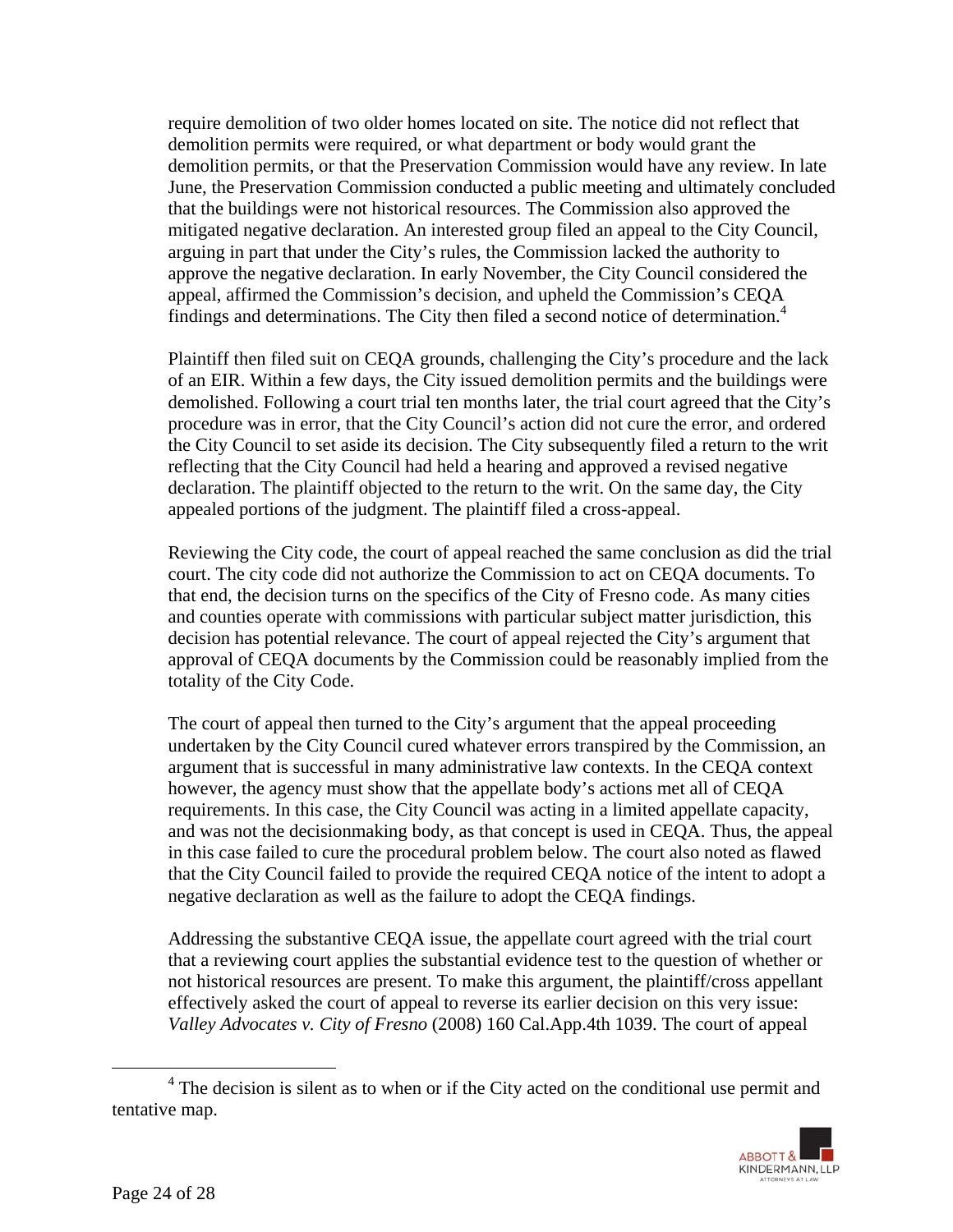declined to do so, noting the distinction with the "fair argument" test which otherwise dominates the standard of review for negative declarations.

## **F. LITIGATION**

# *Coalition for Adequate Review v. City and County of San Francisco* **(September 15, 2014, A135512) \_\_\_Cal.App.4th \_\_\_.**

In *Coalition for Adequate Review v. City and County of San Francisco* (September 15, 2014, A135512) Cal.App.4th \_\_\_, the Court of Appeal, First Appellate District, reversed in part and remanded in part, a trial court's denial of the City's ability to recover costs for the record of proceedings where the Coalition failed to include all relevant documents in the record the Coalition elected to prepare, despite the trial court's denial of the petition for writ of mandate.

In 2013, Plaintiffs and Respondents Coalition for Adequate Review challenged the City and County of San Francisco's (City) approvals of various projects under CEQA. The Coalition's petition for writ of mandate was denied. Accordingly, the City filed a memorandum of costs for \$64,144 to recover its costs of production (e.g., copying, binding, and page numbering) of the supplemental record it prepared, the costs the Coalition charged the City for a copy of the record prepared by the Coalition, paralegal and planning staff time in reviewing the record for completeness and for preparing the supplemental record, and professional courier costs. The Coalition filed a motion to tax costs – or challenge to the City's motion to recover its costs, which the trial court granted. The City appealed.

The court of appeal reversed the trial court's denial of the City's request for cost recovery on the supplemental record, and remanded to the trial court the issue of *what other costs* would be recoverable by the City. In reversing in part and remanding in part the trial court's grant of the Coalition's motion to tax, the appellate court noted that the cost provision in Public Resources Code section 21167.6(b)(2) places the costs that an agency incurs in preparing the record of proceedings on the *parties, not the public agency*. Additionally, the court of appeal acknowledged that when a petitioner prepares a record, it has a duty to include all relevant documents. To the extent a supplemental record is required to be lodged by an agency to ensure the entire record is before the court, the costs for preparing the supplemental record are recoverable by the agency under section 21167.6(b)(2). Of note in this case, the City had attempted to negotiate with the Coalition about including various key documents in the record, to no avail. As a result, City filed a motion for leave to supplement the record of proceedings, which the Coalition opposed. The City's motion was granted and the City prepared and lodged a supplemental record with the trial court.

In an effort to guide the trial court on remand, the appellate court reviewed the law on what costs are recoverable by the agency when a petitioner prepares the record. The court said the City may claim "reasonable labor costs required to prepare the supplemental record." **However, for the first time in a published opinion, the appellate court** 

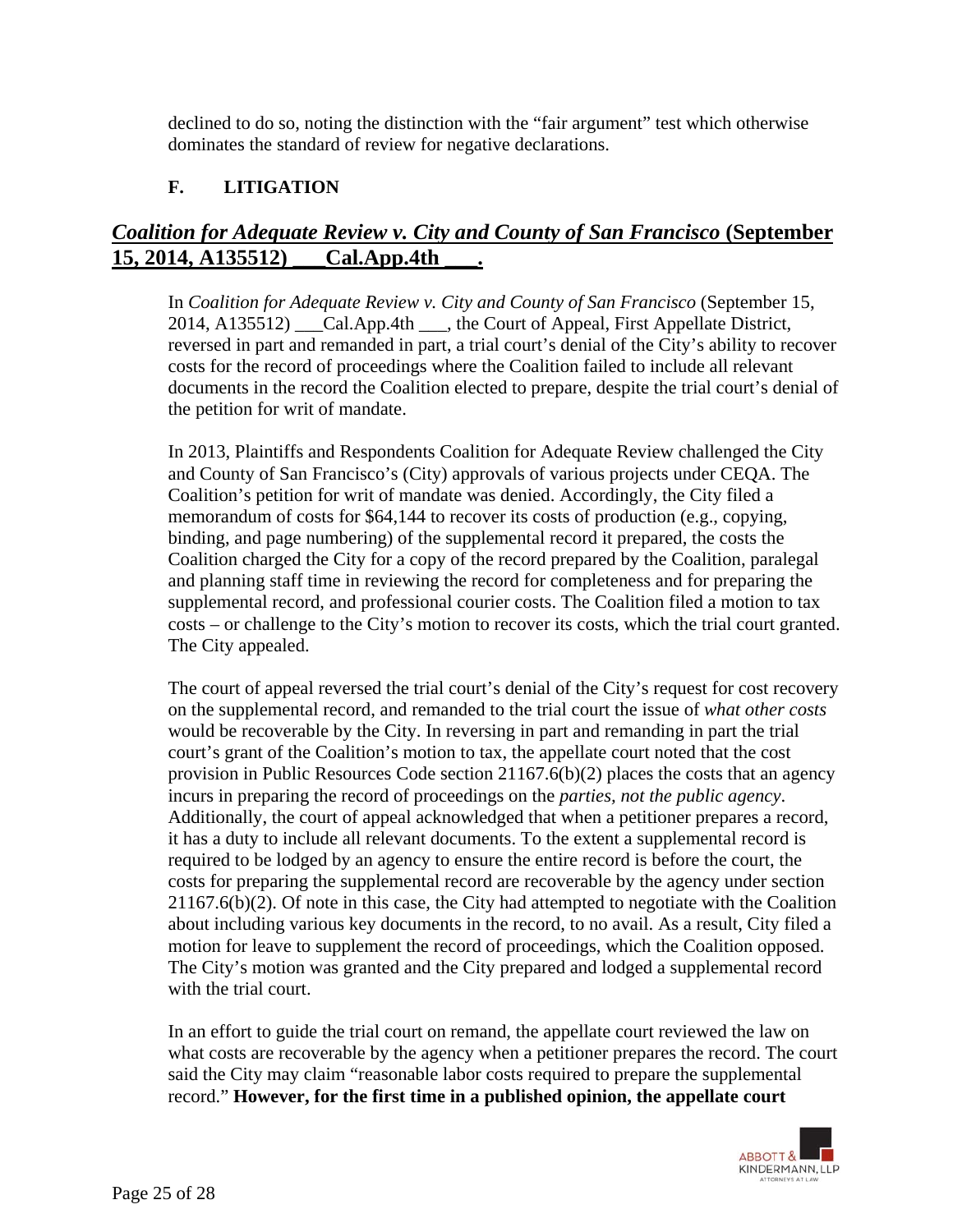**refused to concede that costs to review a petitioner-prepared record of proceedings for completeness in connection with certification were recoverable, reasoning that such a review is a "chore public agencies face in every case … and if an agency could always claim a sizeable amount for review 'for completeness' or 'certification' that would defeat the Legislature's aim of providing for lower-cost record preparation alternatives."** In explaining its decision, the appellate court noted that an agency's review of a record for completeness "can easily blur into review for strategy, implicating the kind of attorney fee award neither authorized nor sought here." In short, the court of appeal did not want to circumvent the provisions of 21167.6 related to reducing petitioners' costs of bringing a CEQA action or allow for the recovery of attorney's fees by an agency where none are awardable under the statute in the first place. On remand, the appellate court ordered the trial court to distinguish between the City's claim for paralegal costs on preparing the supplemental record versus paralegal costs regarding review of the record for completeness.

As to other costs, the court of appeal held that messenger costs related to transferring and retrieving documents from different departments in an effort to prepare the supplemental record were recoverable. It also held that copying and binding costs of excerpts of the supplemental record were recoverable by the City if the trial court determines that they were reasonably helpful to aid the trier of fact. As to the copy of the record prepared for the City by the Petitioners, the City could recover those costs if the trial court determined that the City was reasonably entitled to the additional copy. On the other hand, the court held that postage and express delivery costs are expressly disallowed under Code of Civil Procedure section 1033.5(b). Messenger fees, however, may be allowable at the trial court's discretion.

### **COMMENT**

This case is of first impression insofar as the court ruled that an agency may *not* recover its costs for reviewing a petitioner-prepared record for completeness and/or certification. Additionally, this case highlights the extensive discretion trial courts are given when determining questions of fact as to whether a cost item was reasonably necessary to the litigation, and thus, is recoverable by the agency.

# *Roberson v. City of Rialto* **(2014) 226 Cal.App.4th 1499.**

On July 15, 2008, the City of Rialto approved development of a commercial retail center to be anchored by a Wal-Mart Supercenter. The notice of the initial, July 1, 2008, public hearing before the city council on the project approvals was legally defective because the notice did not indicate that the planning commission had recommended the city council adopt the project approvals. (*See Environmental Defense Project of Sierra County v. County of Sierra* (2008) 158 Cal.App.4th 877, 890–893.) In August 2008, Rialto Citizens for Responsible Growth, a nonprofit mutual benefit corporation ("Rialto Citizens"), petitioned the trial court to invalidate and set aside the project approvals based in part on the defect in the notice of the July 1 city council hearing. On appeal, the court ruled against Rialto Citizens, holding that the petitioner made no attempt to show in the trial

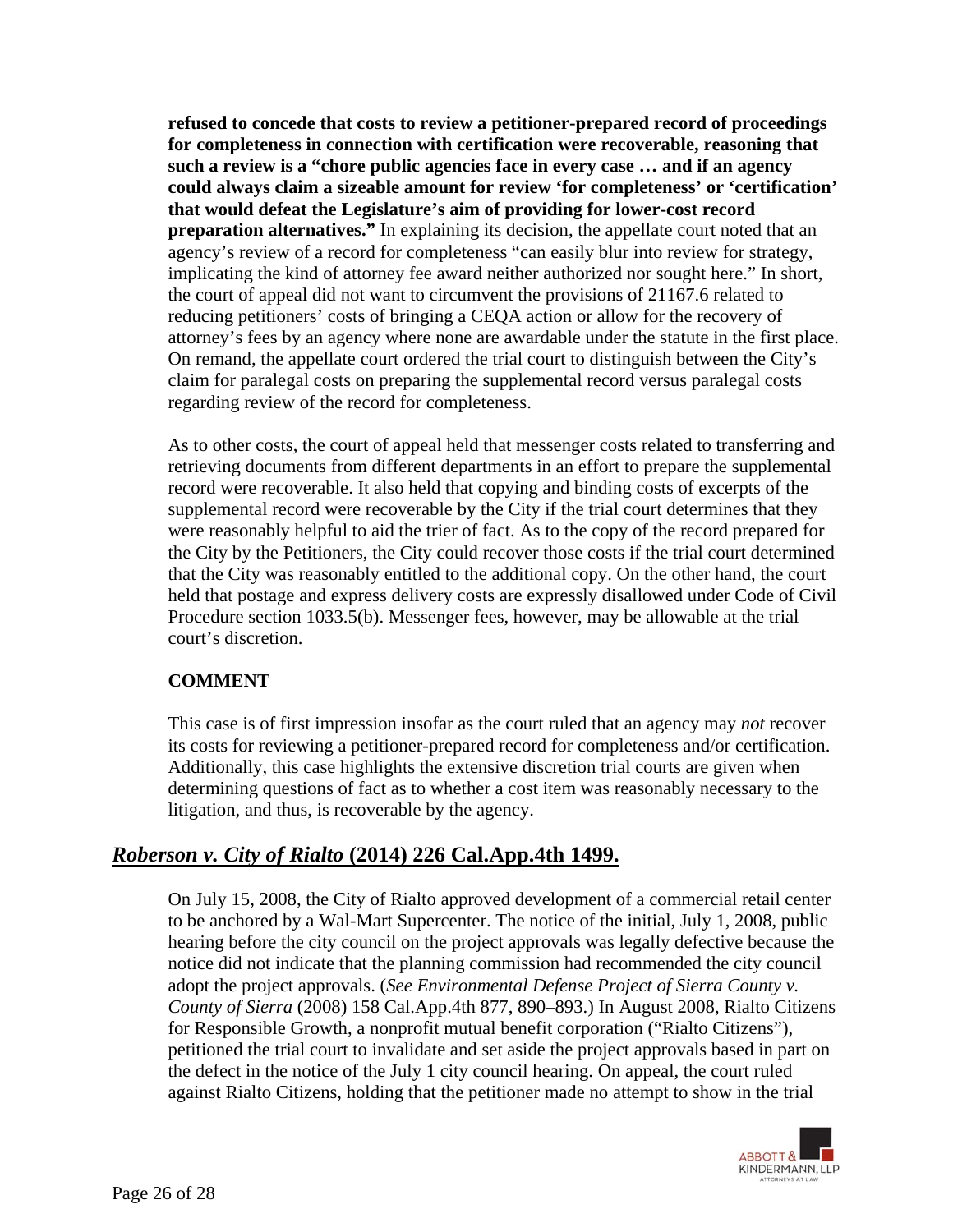court, and the trial court did not find, that the defect in the notice was prejudicial, caused substantial injury to any of Rialto Citizens' members, or that a different result was probable absent the defect. (*See Rialto Citizens for Responsible Growth v. City of Rialto*  (2012) 208 Cal.App.4th 899, 916–921.)

Meanwhile, in an entirely separate proceeding, Marcus Roberson petitioned the Superior Court for a writ of administrative mandate invalidating and setting aside the same project approvals by the City of Rialto. In his trial brief, Roberson claimed that the project approvals were invalid only because of the same notice violation that was fully adjudicated in the *Rialto Citizens* case. The trial court denied Roberson's petition, and the Court of Appeal for the Fourth Appellate District affirmed the trial court's judgment, on two grounds. First, Roberson failed to demonstrate reversible error because (a) the record on appeal was inadequate to show the trial court erroneously failed to credit Roberson's "evidence of prejudice" (the record on appeal did not contain either a copy of the tentative decision or a transcript of the court trial, and the judgment contained no factual findings); (b) Roberson failed to explain what comments or testimony he would have submitted to the city council had he known of the planning commission's recommendation to adopt the project approvals; and (c) substantial injury and the probability of a different result is not presumed as a matter of law here, because this case involved a defective notice of a public hearing, and not the complete lack of any notice. Second, the court held that Roberson's defective notice claim was barred by res judicata because (a) Roberston's claim was identical to Rialto Citizens' defective notice claim; and (b) Roberson was in privity with Rialto Citizens, since Roberson never explained to the trial court what "harm to himself" he was seeking to prevent by challenging the project approvals based on the defective notice that differed in any respect from any alleged harm to the community or the public, and since his own declaration in the trial court showed that he was seeking to vindicate the same public interests Rialto Citizens sought to vindicate, and not his private interests.

# *Citizens for a Green San Mateo v. San Mateo County Community College District* (2014) 226 Cal.App.4th 1572.

Details do matter in CEQA litigation as reflected in the latest decision involving the application of the statute of limitations to bar a CEQA claim. *Citizens for a Green San Mateo v. San Mateo County Community College District* (2014) 226 Cal.App.4th 1572. The facts involve a facilities master plan adopted by the San Mateo County Community College District. The chronology begins in 2001 when the District adopted a master plan. The District updated the master plan in 2006. The 2006 plan called for building demolition and reconstruction, and extensive site redevelopment including modification to existing landscaping. A mitigated negative declaration was approved in conjunction with the updated master plan. From 2008 through 2010, the District developed, approved and awarded site specific construction contracts. To differing degrees, these plans and construction contracts referenced tree removal. In late 2010, the District awarded a contract for tree removal which began on December 29, 2010, continuing on into January. Citizens raised concerns in early January, and filed a petition for writ of mandamus against the District on July 1, 2011.